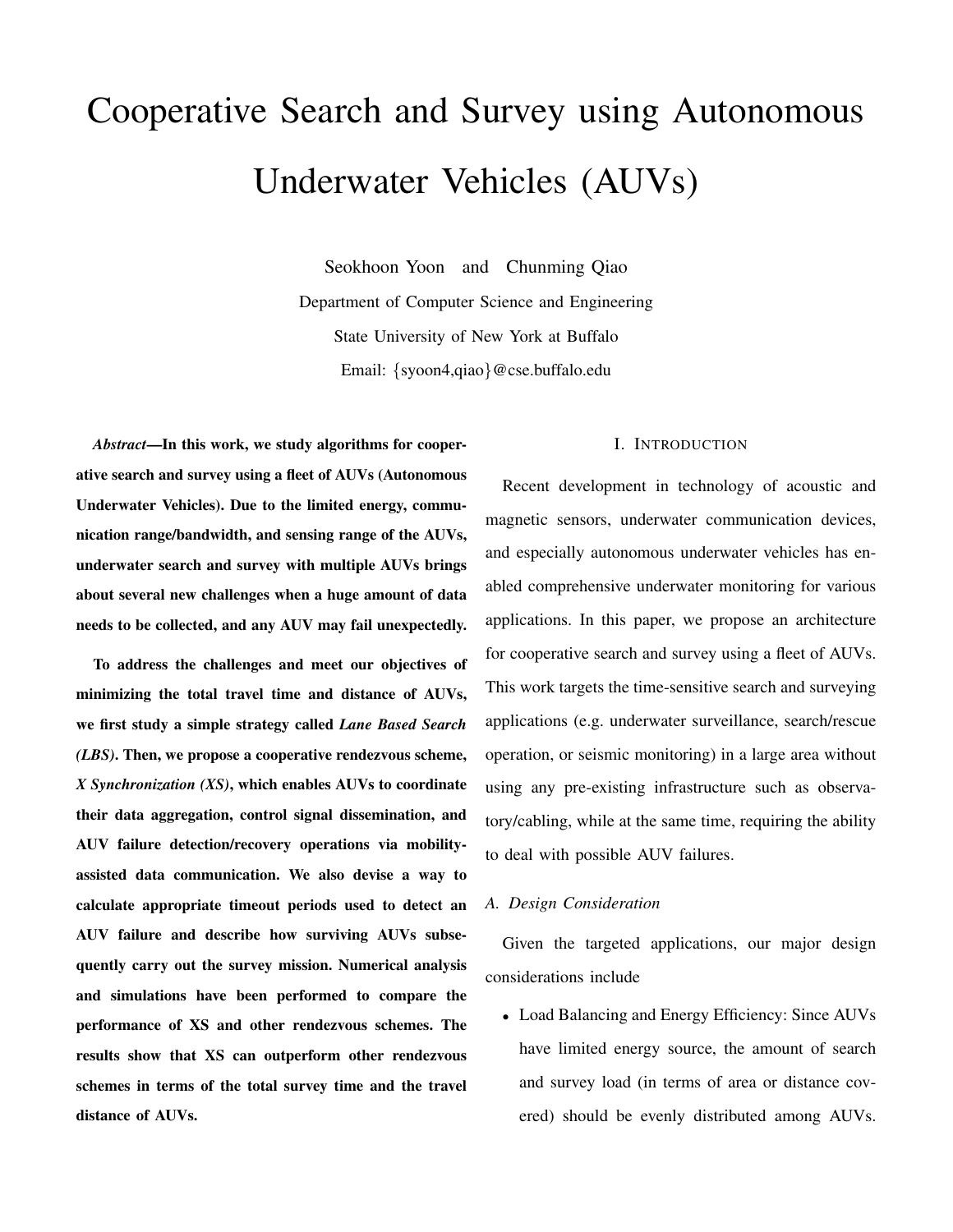Also, the total search and survey distance and time should be minimized to achieve overall efficiency.

- Directional Search: In a search or rescue operation, directional search is desirable especially in the presence of a strong underwater current. The fleet of AUVs should begin a survey from a position, where a target (e.g. a wrecked ship/airplane) is likely located, to the direction in which the target is likely to move. Further, even for a normal survey, surveying in the same direction of the underwater current will be more energy efficient.
- Fault Tolerance: The fleet of AUVs are required to complete the survey in the presence of AUV failures due to a mechanical and/or communication problem. Therefore, AUVs should perform the failure detection/recovery as soon as possible to minimize the survey completion time.
- Data Aggregation and Control Signal Disseminiation: For timely reaction to intermediate findings during search and survey, data collected by AUVs need to be aggregated and sent to either one or more specially equipped AUVs or a mothership (or basestation) for analysis. The need for data aggregation may also arise due to the fact that the AUVs may have a limited storage capacity on board due to size, weight, and power consideration, especially if high resolution data (e.g. high quality video or photo image) is to be collected over a large area. In such a case, data aggregation can alleviate the problem since data can be consumed (or at least compressed) by a sink node (e.g. a powerful AUV

or mothership). Conversely, during the search and survey process, control signals (including requests and commands) from the mothership or an AUV may need to be disseminated to other AUVs to respond to certain events (which may or may not be triggered by the intermediate findings).

As to be discussed in Section II, existing approaches relying on a single AUV or infrastructure (e.g. cabling and fixed observatories) for underwater monitoring are no longer effective for the targeted applications. In addition, no existing works using cooperative mobile nodes take the above design considerations into account.

### *B. Overview*

Based on the design considerations discussed above, instead of requiring the fleet of AUVs to be connected to each other and in particular be in a certain formation as in previous works on cooperative mobile nodes, we consider a simple survey strategy, Lane Based Search (LBS). In LBS, the survey area is partitioned into several sub-areas, each being assigned to one AUV, which collects data of interest (e.g. bathymetric mapping data or photo/video image) in the sub-area in the appropriate direction. Note that, given a large area and a small number of AUVs, the width of each sub-area may exceed the communications (and sensing) range of each AUVs. Accordingly, this differentiates our work from those requiring the fleet of AUVs to be connected to each other and in particular be in a certain formation as in previous works on cooperative mobile nodes.

Each AUV is assumed to be able to calculate its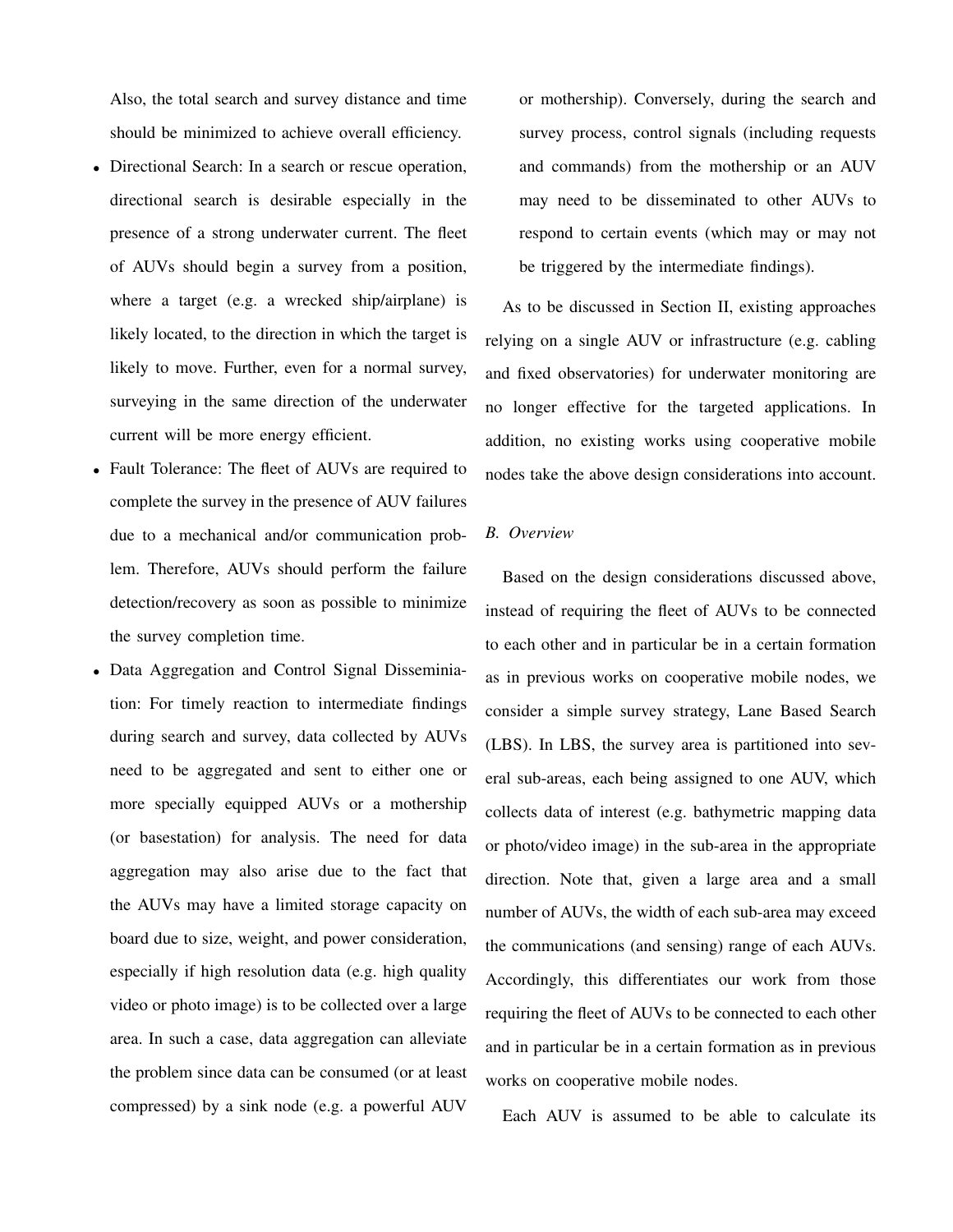location using onboard sensors (e.g. Doppler Velocity Log, a gyrocompass, and a pressure sensor) based on its previously known location (e.g., the point of the initial deployment). To minimize the positioning error, each AUV periodically updates its location via an acoustic signal from a mothership [1] or other AUVs that have recently updated their locations. We also consider the possibility that one or more AUVs may have more powerful computing resources for data analysis, or can communicate with the mothership via a long range acoustic channel (or an optical cable) to send collected data and receive control signals. Such a powerful AUV will become the *Lead* AUV and the rest become *Member* AUVs of the fleet. This is illustrated in Fig. 1. Note that our scheme, to be described in more detail below, will still be useful even if all AUVs are equal and there is no mothership since coordination among AUVs via control signal dissemination for AUV failure resilience for example is still needed.

More specifically, for failure detection/recovery of AUVs, data aggregation, and other coordinated operations, AUVs need to communicate with each other. However, the width of each sub-area can be wider than the data communication range of each AUVs due to limitations of underwater communication [2]–[4]. Even the two AUVs assigned to the neighboring sub-areas may not be able to transfer data with each other at all times, except when they move close to each other towards the common border. For instance, to achieve 500 kbps data rate, the distance between two communicating peers should be less than or around 60 meters in a deep water by using PSK modulation technique [3]. Alternative communication technologies also require short transmission range for a higher data rate (e.g. 10 Mbps data rate can be achieved with a transmission range about 20 meters using underwater optical link [5]). Accordingly, the AUVs form a intermittently connected network (ICN) or disruption/delay tolerant network (DTN) in which the AUVs are not always connected to one another. Therefore, the main challenges are to enable AUVs to perform mass data communication (or control signal dissemination) without significantly increasing energy consumption and survey completion time in the ICN/DTN environment, and to survive possible AUV failures.

To address the above challenges, we propose a cooperative rendezvous schemes, *X Synchronization (XS)*, in which AUVs periodically meet for synchronization while surveying an area. During synchronization, data and control signals including updated positioning information are relayed among AUVs via mobility-assisted communication in a multi-hop fashion. XS enables AUVs to perform synchronization without any extra movement, as AUVs determine the RP (Rendezvous Point) where synchronization occurs along the survey path. In addition, XS allows AUVs to determine the frequency of synchronization such that the survey completion time is minimized. XS also provides resilience to AUV failures by detecting the failure and then covering the sub-area allocated to the failed AUV with the surviving AUVs.

As shown in Fig. 1, each AUV performs the survey and, when an AUV moves close to its neighbor, it forwards sensor data or control signal to the neighbor.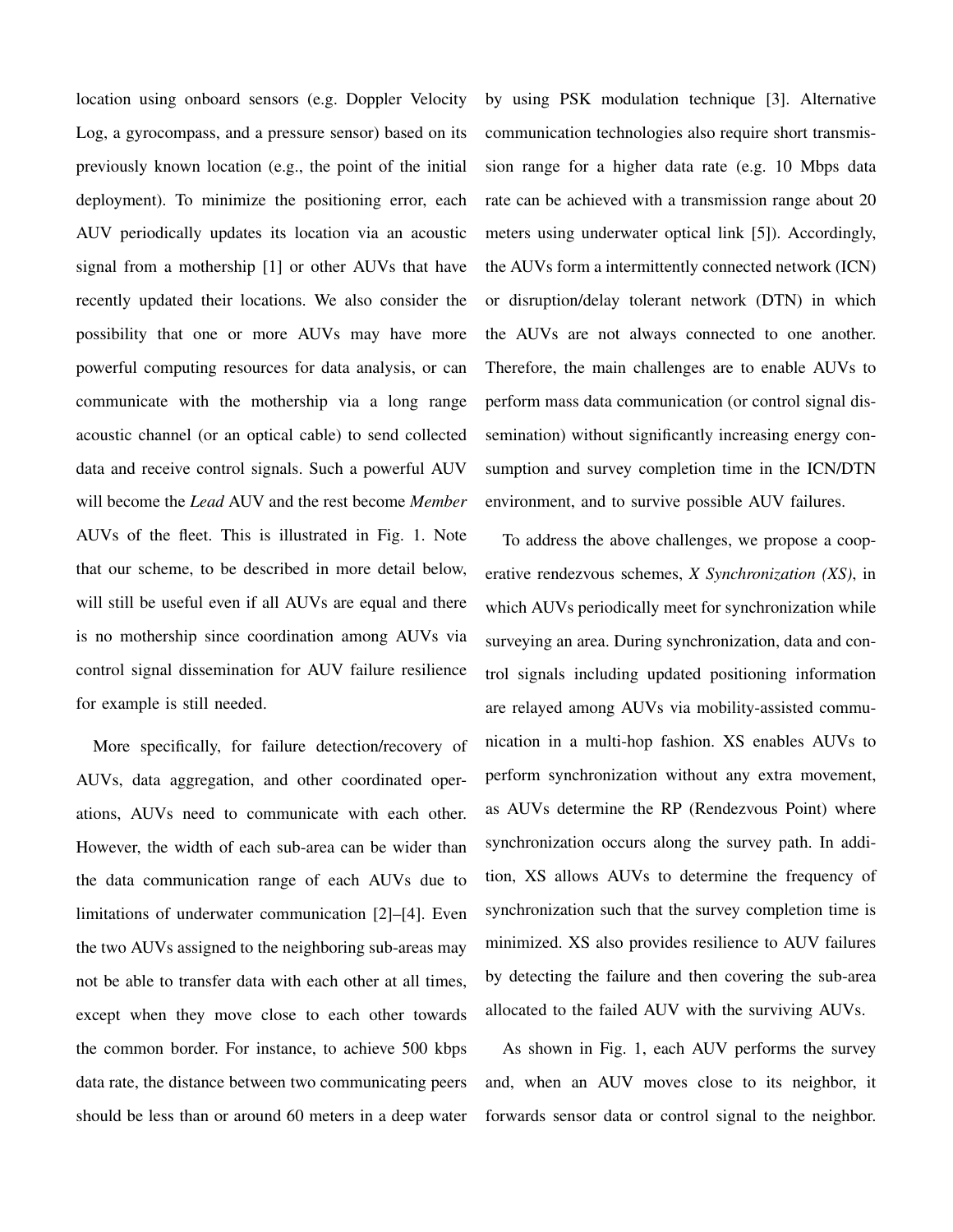For example, the sensor data that  $A_5$  has collected is forwarded to  $A_4$  at  $T_1$ . Then, at  $T_2$ , the data is again forwarded to  $A_3$  (Lead AUV) where sensor data is aggregated. In a similar way, the control signals are disseminated from the Lead AUV to the member AUVs.

In this work, we also determine appropriate synchronization timeout values to be used in XS to reduce the number of false alarms while being able to detect actual failures as soon as possible. A numerical model is also devised to approximate the survey time and traveling distance, and verified through simulations. Both numerical analysis and simulation results show that XS outperforms two other rendezvous algorithms, Alternating Columns Synchronization (ACS) and Strict Line Synchronization (SLS) which we have also considered.

The rest of the paper is organized as follows. Section II discusses related works. In Section III, a basic survey architecture including LBS is described. Section IV introduces other rendezvous schemes and presents the proposed XS. Section V derives an appropriate timeout period for failure detection. Sections VI and VII evaluate the performance of XS through numerical analysis and simulations respectively. Section VIII concludes the paper.

## II. RELATED WORKS

#### *A. Oceanographic Monitoring*

Recently, many underwater observation projects have been carried out using new technologies (e.g. sensors, acoustic communication, and AUVs), which have enabled scientists to pursue new approaches to the



Fig. 1. Underwater survey with cooperative AUVs

oceanography studies.

The projects in [6], [7] established a long term underwater observatory. In particular, the Neptune project [6] established a plate-scale fiber-optic/power cable connected undersea observatory network on the Juan de Fuca tectonic plate. The electro/optical cable provides high power and communication bandwidth to the observatories for real-time and long-term four dimensional remote oceanographic studies (e.g. ocean dynamics, marine organisms, plate tectonics, and biogeochemical cycles). Thirty Neptune nodes are spaced approximately 100 km apart which leads to thousands of kilometers of cable length in a mesh topology. The network of those nodes serves as a fixed infrastructure for the oceanography studies. In contrast, our work focuses on the flexible, short-term, and on-demand oceanographic monitoring problem in areas without infrastructure.

The works in [8], [9] used a single AUV for the oceanographic study. In [8], an AUV is deployed for 45 hours to survey a  $48km^2$  coral mound field in the Straits of Florida, while in [9] an AUV, which carries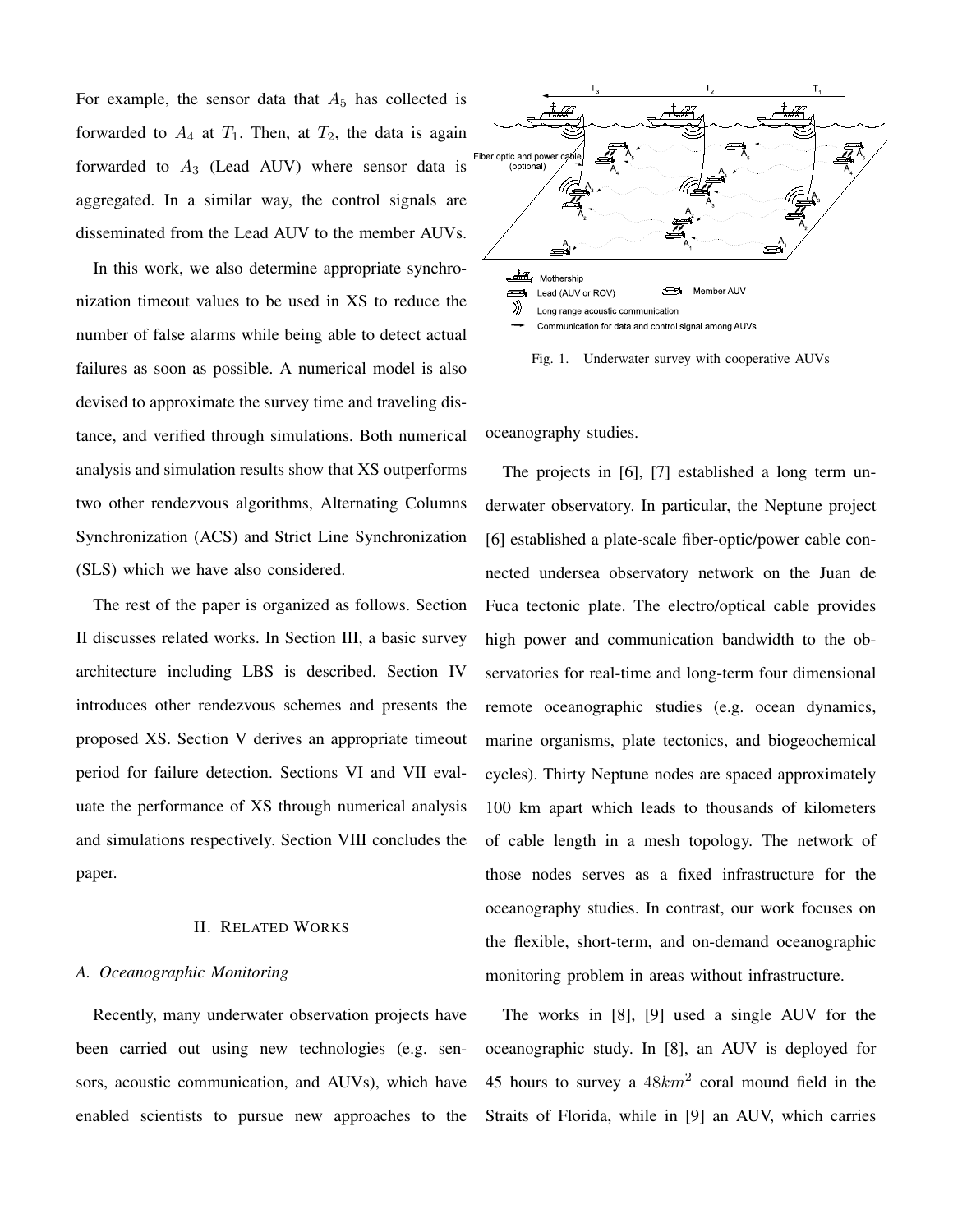various sonar magnetic and camera based sensors, had to make 165 dives to survey a distance of about 2500 km for the seafloor dynamics study [10], [11]. Accordingly, they are applicable to a relatively small area or relatively long-term project. Meanwhile, our work focuses on the time-sensitive search and survey applications in a large area using multiple cooperative AUVs.

In [12], authors reported the experimental results from using three AUVs in Monterey Bay based on adaptable formation control of constantly-connected AUVs (instead of intermittently connected AUVs studied in our work). It also differs from ours in that their works focus on the gradient climbing and feature tracking problem instead of minimization of the survey time and traveling distance.

## *B. Underwater Communication and Networking*

There have been a lot of works on underwater communication and networking  $[2]-[5]$ ,  $[13]-[15]$ .  $[2]-[4]$ studied issues of designing reliable underwater acoustic networks. In particular, the work in [2] discussed the challenges of underwater networking due to power limitation and the underwater acoustic communication characteristics such as limited bandwidth, high level of multi-path effect and fading, high propagation delay and bit error. The study in [3] summarized the development of modulation techniques and corresponding achievable data rates and transmission ranges. [3] also discussed disadvantages of acoustic channel for a long distance communication, and proposed to use short-range underwater acoustics based multi-hop acoustic network. In [4], it was shown that multi-hop underwater communication can be more energy efficient than a long single hop communication.

Alternative underwater communication technologies have also been studied for short-range high data rate communication [5], [16], [17]. [5] showed that up to 10 Mbps data rate can be achieved for the range of 20m using directed light transmitters. [16] studied preliminary design of optical communication system using omnidirectional optical transceiver to achieve up to 10Mbps data rate. [17] studied underwater communication based on electric current for low power and short distance communication, and showed that it can potentially achieve about 1 Mbps data rate. These and other related studies show that our assumptions on limited sensing and (high data rate) communications ranges are reasonable.

#### *C. Cooperative Operation of Mobile Nodes*

There also have been studies on applications of mobile sensor nodes. The works in [18] [19] studied movement assisted sensor deployment, [20] showed mobile sensor nodes increases the sensing coverage, and [21] studied a triangulation-based sensor coverage algorithm using three mobile sensor nodes. Individual mobile sensor node technologies such as AUVs [22], UAVs (Unmanned Aerial Vehicle) [23], and autonomous vehicles [24] also have been studied.

The works in [25]–[27] studied natural phenomenon of cooperative flocking or swarming. [28], [29] proposed algorithms for cooperation of mobile nodes inspired by those biological behaviors. [30] proposed a team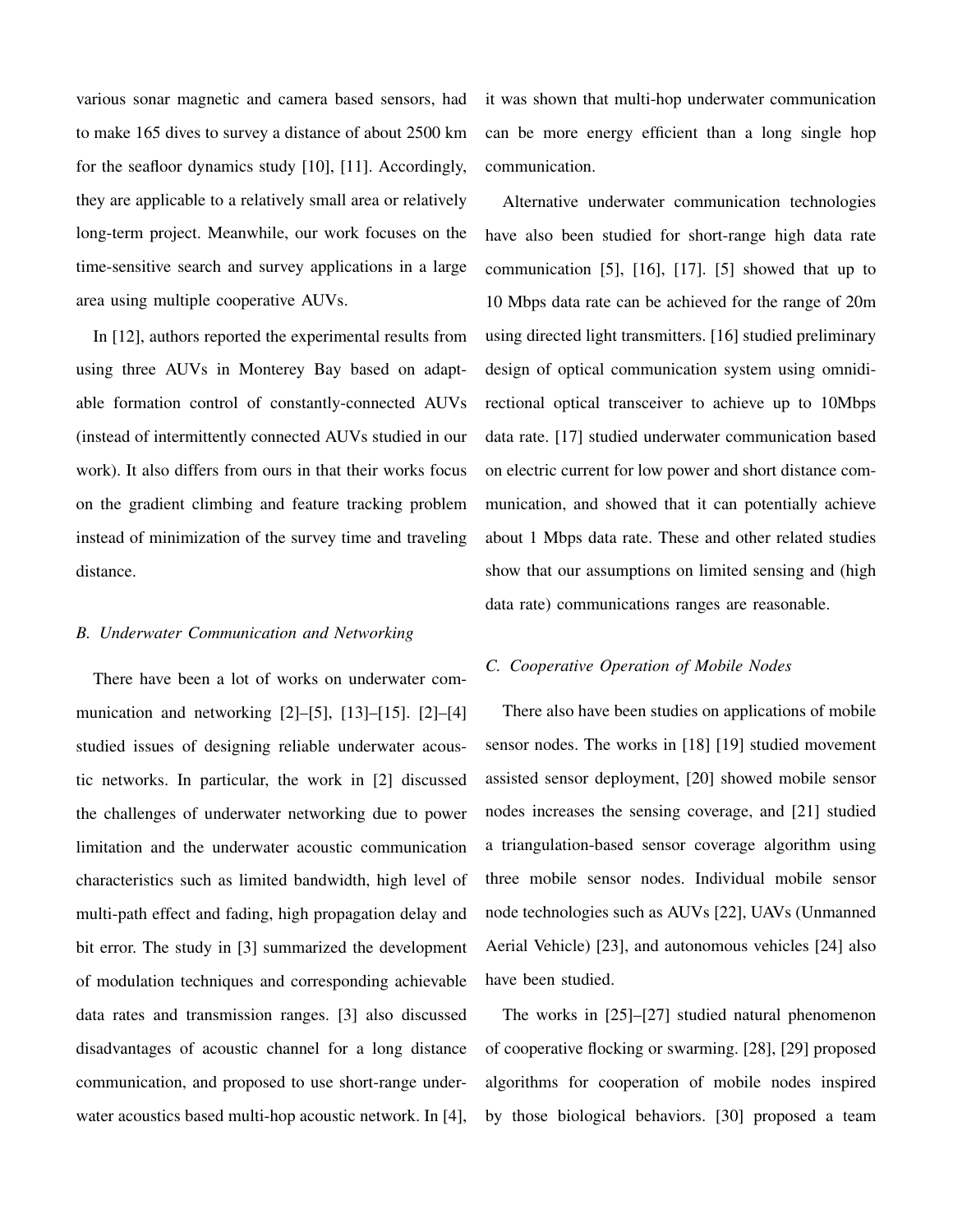

Fig. 2. Oceanographic Survey Strategy: Lane Based Search

architecture of robotic agents for surveillance in a small area (office or lab environment) where ranger nodes carry and deploy a set of scout nodes that have a video camera and motion detector.

However, these works assume that mobile nodes form a constantly connected network, while in our work AUVs form a delay tolerant network. In addition, none of these works addressed the survey problem in a large area using a potentially large number of cooperative mobile nodes.

# III. UNDERWATER SURVEY: BASIC ARCHITECTURE

In this section, we discuss the basic underwater survey architecture. We first describe the Lane Based Search strategy where each AUV is assigned to an equal sized sub-area. Then, we introduce synchronization among AUVs which enables AUVs to employ mobility-assisted communication for coordinated operations including sensor data aggregation, control signal dissemination, and detection/recovery of AUV failures.

#### *A. Lane Based Search*

Fig. 2 shows an example of oceanographic survey along the mid-ocean ridge [31] to obtain ocean bathymetric data (e.g. volcanic tectonic features, ocean morphology, or hydrothermal vents). In our survey architecture, one or more survey regions are first determined as shown in Fig. 2. The properties of each survey region (such as location, size, and shape) depend on many factors including the purpose of the survey, the number of AUVs, and battery life of each AUV. Determination of survey regions are beyond the scope of this work, and we assume that survey regions are given.

Lane Based Search (or LBS) strategy is used to cover each survey region as shown in Fig. 2 (a). A survey region of  $H \times W$  units is partitioned into  $n$  sub areas of equal size, where  $n$  is the number of AUVs. Each sub area, called a lane hereafter, is  $H \times w$  units where  $w = \frac{W}{n}$  $\frac{W}{n}$  (the width of a lane). Each AUV is assigned to one lane, and an AUV is responsible for surveying its designated lane. Let r be the sensing range of each AUV. If the width of lane,  $w$ , is less than  $2r$  (the survey swath of each AUV), AUVs move only forward in the survey direction. In practice, in a large survey area, however,  $w$ can be much larger than 2r. In that case, an AUV has to move horizontally as well as forward (following a snake like path) as illustrated in Fig. 2. The survey area can thus be considered to have multiple levels lengthwise, and the height of each level,  $h$ , has to be less than or equal to  $2r$  to avoid any sensing coverage hole. In addition, since the width of a lane can also be wider than the data transmission range,  $R$ , an AUV has to move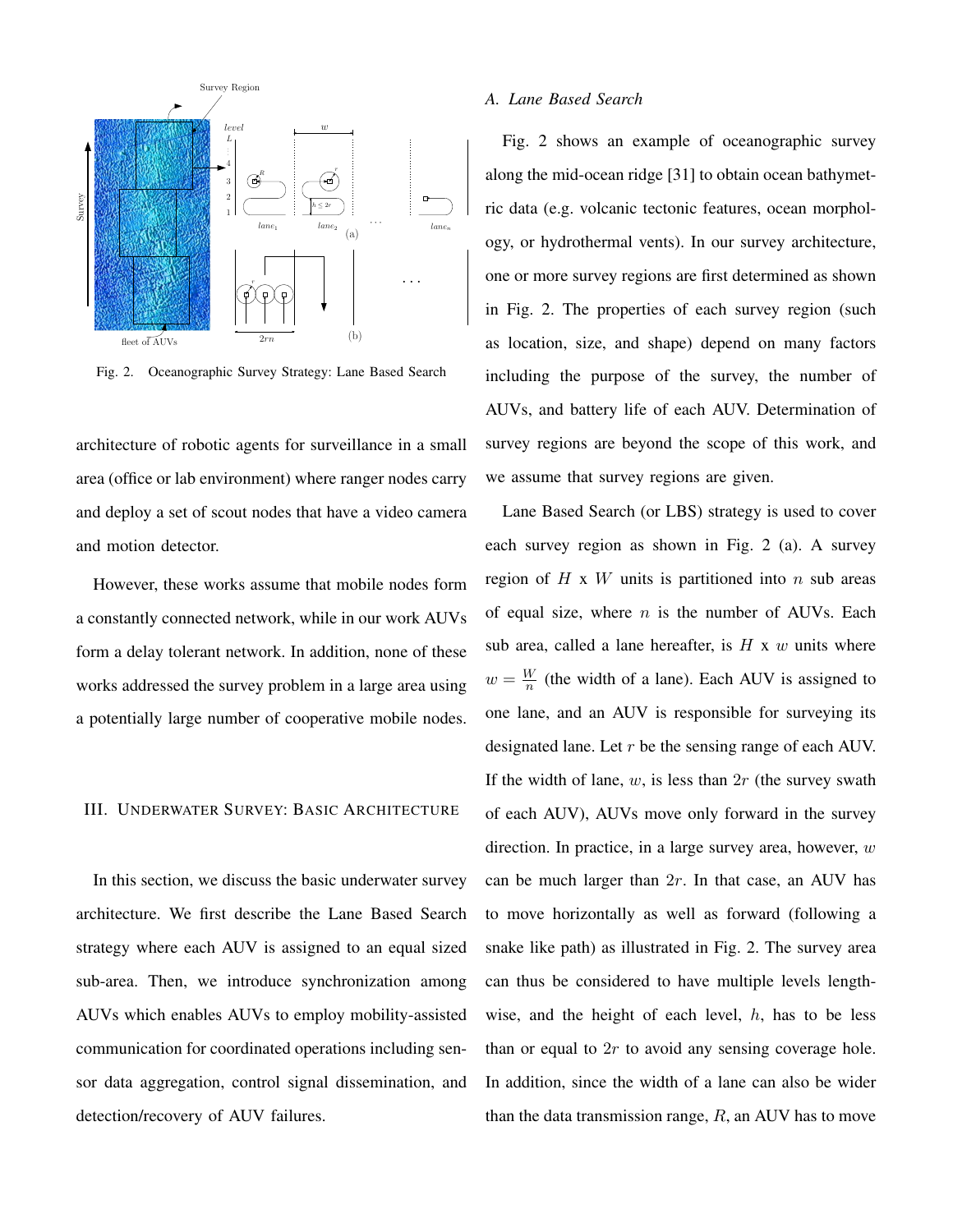close to the borders of its lane in order to communicate with its neighboring AUVs for relaying data.

An alternative survey strategy is that the AUVs move in a formation (e.g., a simple line) to sweep the area either vertically or horizontally. In other words, as shown Fig. 2 (b), the entire formation moves in the same snakelike fashion (in sync with each other) as each individual AUV does in LBS except that the width of the "lane" assigned to each AUV in this alternative approach is much narrower than in our approach. Note that, in practice, it is very difficult to maintain a formation as it requires each AUV to make constant adjustments to keep in sync with each other. In addition, this alternative approach may not be effective for the problem under consideration. For example, when the (data) communication range of an AUV is smaller than the swath width as determined by the sensing range r of the AUV (i.e.  $R < 2r$ ), keeping the AUVs close to each other in order to maintain the formation will result in overlapped sensing areas which may be unnecessary and thus resulting in an overhead.

In addition, the alternative strategy may require more energy consumption especially for a large survey area. To compare the energy consumption of the LBS and the alternative strategy, we derive a simple energy consumption model based on the traveling distance of the AUVs. For simplicity, suppose a square survey region of  $W$  x W units and all AUVs are initially deployed at their starting point by mothership. Also let  $d = 2r$ .

In LBS, the region is partitioned into  $n$  lanes, each of which has a width of  $\frac{W}{n}$ . For the survey, an AUV first moves the distance of  $\frac{W}{n} - d$  for the horizontal survey at

each level (note that an AUV does not need to move up to the border line of lanes due to the sensing range  $r$ ). Then, it moves vertically to the next level. The total number of levels is  $\frac{W}{d}$ , and the total travel distance for the vertical movements is  $W - d$  for each AUV. Therefore, the total traveling distance of all AUVs,  $S_{lbs}$ , becomes

$$
S_{lbs} = n\left(\frac{W}{d}(\frac{W}{n} - d) + W - d\right)
$$
 (1)

$$
= \frac{W^2}{d} - nd \tag{2}
$$

When the alternative approach is used, the fleet of AUVs have the vertical survey as many as  $\left\lceil \frac{W}{dn} \right\rceil$  times, which results in the total distance of  $(W - d) \times \left[\frac{W}{dn}\right]$  for the vertical survey of each AUV. After a vertical survey, each AUV moves horizontally by the distance of  $dn$ . During survey, each AUV has the horizontal movements as many as  $\left\lceil \frac{W}{dn} - 1 \right\rceil$  $\lceil$  times. For simplicity, let  $\frac{W}{dn}$  be an integer number. Then, the total traveling distance of AUVs becomes

$$
S_{alt} = n \left[ (W - d) \times \frac{W}{dn} + dn \left( \frac{W}{dn} - 1 \right) \right]
$$
 (3)  

$$
= \frac{W^2}{d} + (n - 1)W - dn^2
$$
 (4)

Suppose that both LBS and the alternative approach consume the same amount of energy for traveling a unit distance. Then, to compare the energy consumption between two approaches, we show  $S_{alt} - S_{lbs} > 0$ .

Note that  $\frac{W}{dn} \ge 2$  i.e.  $W \ge 2dn$  (if  $\frac{W}{dn} = 1$ , the LBS and the alternative approach will have the same survey path, which will result in the same traveling distance).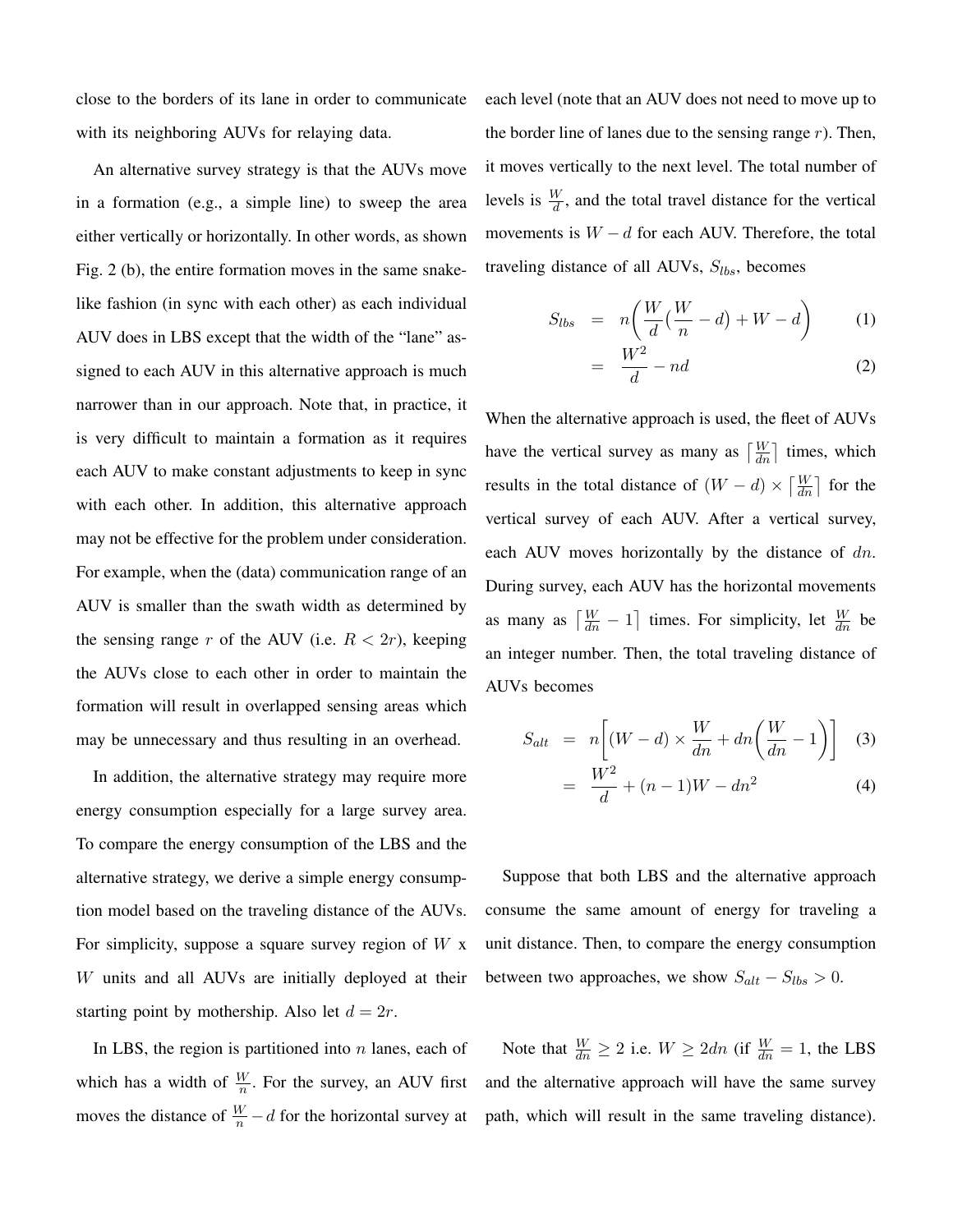Then, from (2) and (4),  $S_{alt} - S_{lbs}$  becomes

$$
S_{alt} - S_{lbs} = nW - W - dn^2 + dn \tag{5}
$$

$$
\geq 2dn^2 - 2dn - dn^2 + dn \qquad (6)
$$

$$
= dn(n-1) \tag{7}
$$

For  $n > 1, d > 0, (7)$  is greater than 0. Therefore, AUVs in LBS travel less distance than those in the alternative formation based approach.

#### *B. Periodical Synchronization among AUVs*

Due to the differences in the speed of the AUVs and the limited range of mass data communication, synchronization among AUVs is required in order for AUVs to relay data, detect an AUV failure, and cooperate with other AUVs. In our scheme, synchronization between neighboring AUVs occurs at select RPs (Rendezvous Points), which are agreed upon locations predetermined by the synchronization scheme.

The following processes are performed during a synchronization among the AUVs.

- Data aggregation: The collected sensor data of AUVs are aggregated at the Lead AUV.
- Control signal dissemination: Control signals (from the Lead AUV or the mothership) are forwarded to all AUVs.
- AUV failure detection: AUVs use a timer to detect possible AUV failures and cooperate with other AUVs to confirm the failure.
- Failure recovery: One AUV is chosen as a recovery node, and goes back up to the last RP to cover the failed AUV's area. Further, the lanes are changed in

size and number according to the remaining AUVs, and reassigned to the AUVs.

• Rejoining of a recovery node: After the recovery of a failed AUV, the recovery node catches up with other AUVs and rejoins the fleet.

#### IV. X SYNCHRONIZATION (XS)

In this section, we first introduce two basic synchronization schemes, Alternating Column Synchronization (ACS) and Strict Line Synchronization (SLS), then propose X Synchronization.

## *A. Alternating Column Synchronization (ACS)*

In ACS, every AUV (except for  $A_1$  and  $A_n$ ) meets a sync peer (one of its neighboring AUVs) at every other level as shown in Fig. 3. If an AUV (e.g.  $A_{i-1}$ ) meets one of its neighbor (e.g.  $A_{i-2}$ ) at *level* j, it meets its *other* neighbor (e.g.  $A_i$ ) at level  $j + 1$ . The AUV, which arrives at an RP earlier than its sync peer, waits for the sync peer until it arrives at the RP or a timeout occurs. If the sync peer reaches the RP before a timeout, they perform synchronization. During synchronization, the AUV further from the Lead AUV forwards data (that it has generated and received from its other sync peer) to the AUV closer to the Lead AUV, while the control signals are also forwarded in the opposite direction.

On the other hand, if an AUV (e.g.  $A_{i-2}$ ) has a timeout, it moves toward the failed AUV's (e.g.  $A_{i-1}$ ) other sync peer (e.g.  $A_i$ ) in order to confirm the failure. As long as there is at most one AUV failure at a time, the two neighboring AUVs of the failed AUV will eventually see each other to confirm the failure of their common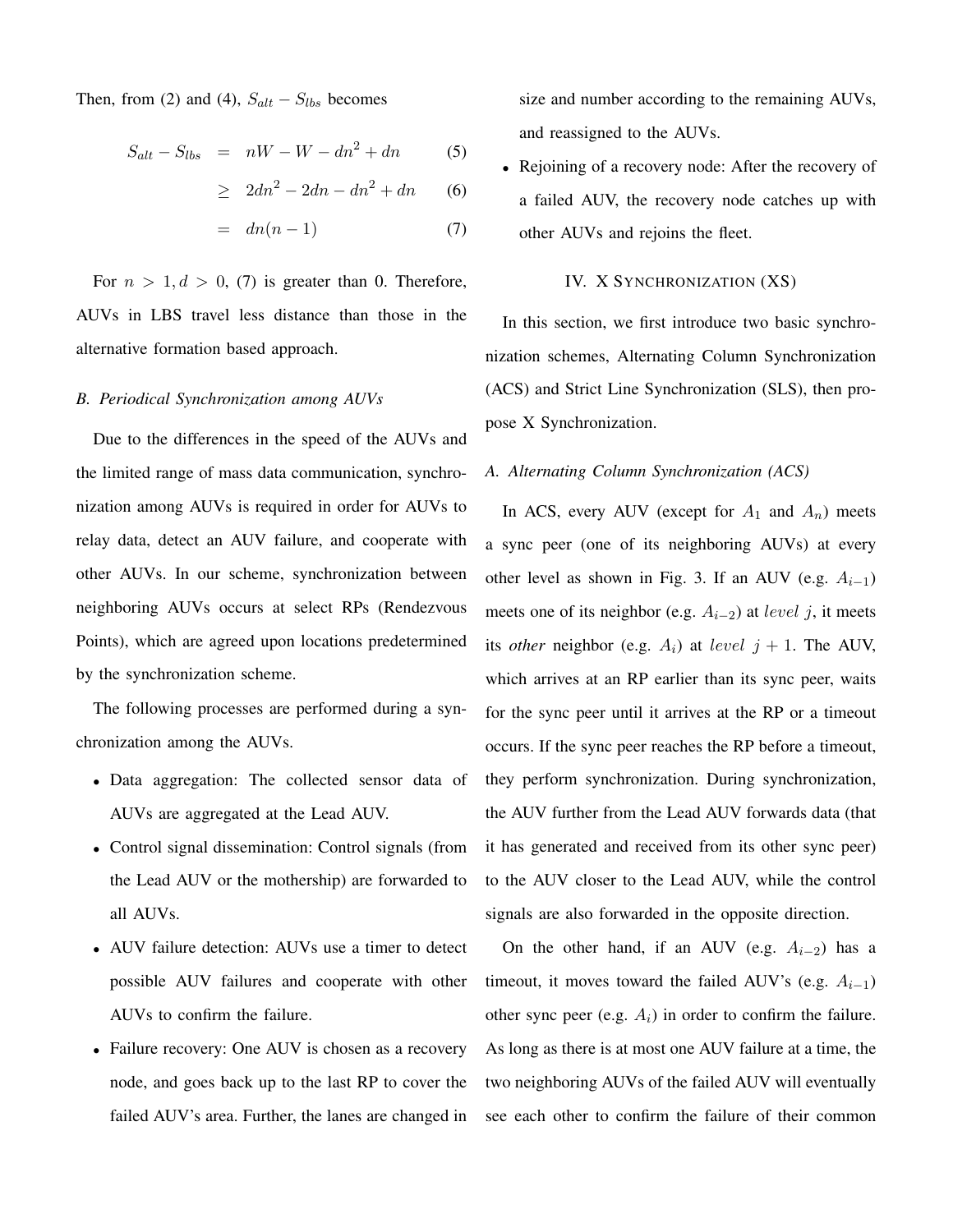

Fig. 3. Alternating Column Synchronization



Fig. 4. Failure Detection and Recovery in ACS

neighbor. Note that to use ACS it is assumed that  $R \geq h$ and there is only one AUV failure at a time (XS and SLS do not have these constraints). After the failure confirmation, the AUV at a lower level (e.g.  $A_{i-2}$ ) goes back at most one level to cover the failed AUV's area. Afterwards, the AUV rejoins the other surviving AUVs, and the fleet of AUVs continue the survey.

*1) AUV Failure Detection and Recovery in ACS:* When  $A_k$   $(1 \lt k \lt n)$  fails at an arbitrary level j, both of its neighbors  $A_{k-1}$  and  $A_{k+1}$  (or sync peers) will have a timeout at different moments at either *level* j and level  $j+1$  or level  $j+1$  and level  $j$  respectively. As an example in Fig. 4(a),  $A_3$  has failed, and  $A_2$  and  $A_4$  have a timeout event in Fig. 4(b) and Fig. 4(c) respectively. Immediately after having a timeout, neighboring nodes of the failed AUV move to meet each other along the cross line over the lane of the failed AUV up to a distance of  $2w$ . The maximum level difference between the neighbors of the failed AUV is only 1, and hence the AUV with an earlier timeout definitely meets the other sync peer of the failed AUV within a distance of  $2w$ . If either one of those AUVs sees  $A_k$  while moving to each other, the timeout event is false (they may have had an inappropriate timeout period or  $A_k$  has traveled with a much lower speed than expected). In that case, they go back to their RP and wait for  $A_k$  for a normal synchronization. If the two neighbors only see each other (e.g.,  $A_2$  and  $A_4$  as shown in Fig. 4(d)), they confirm the failure of  $A_k$  ( $A_3$ ), and re-calculate the size of lanes because there are only  $n - 1$  active nodes. The AUV which is at a lower level  $(A_2$  in Fig. 4(d)) is chosen as a recovery node, and the recovery node covers the failed AUV's area at the current level. In this case, there is no need for a recovery node to move levels back, because level  $j - 1$  must have already been covered by the failed AUV. The recovery node only needs to cover  $level j$  of the failed AUV's lane. The neighbors also forward the information about the change of lanes and the failure to other AUVs. In Fig. 4(f), there are only 3 lanes for 3 AUVs, and AUVs have new RPs represented as white circles.

Note that if  $A_1$  (or  $A_n$ ) fails, then  $A_2$  or  $(A_{n-1})$  will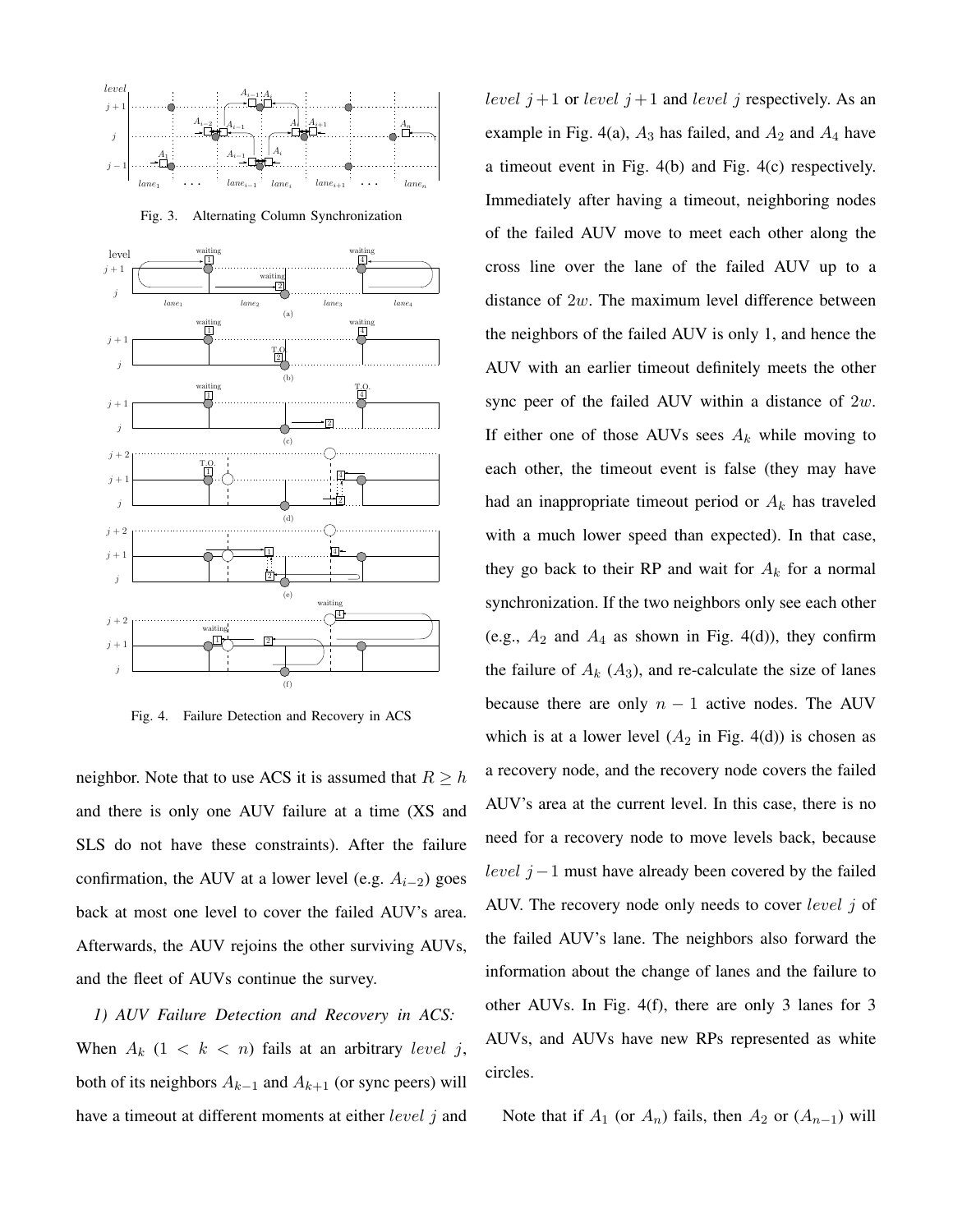have a timeout event, and can immediately move towards  $A_3$  (or  $A_{n-2}$ ) to inform it and the rest of the AUVs of the failure. Afterwards,  $A_2$  (or  $A_{n-1}$ ) will go one level below for recovery.

The frequent synchronization of ACS, and hence the large aggregate synchronization delay over the operation can degrade the performance in terms of the total search time. However, ACS has a quick recovery process due to the fact that a recovery node needs to go back to at most one level for covering the area of failed AUV.

## *B. Strict Line Synchronization (SLS)*

In SLS, synchronization among AUVs occurs at RPs on designated sync lines. As shown in Fig. 5, the AUVs have a sync line after every  $K$  levels during survey. The AUVs first complete the survey in an area between two consecutive sync lines, and then perform synchronization before they continuing the survey. Every AUV (except for  $A_1$  and  $A_n$ ) has two RPs on a sync line as shown in Fig. 5. An AUV first visits the RP further from the Lead AUV in order to meet one of its sync peers. After the AUV meets one of its sync peer (which is further from the Lead AUV than the AUV itself) and receives data from that sync peer, the AUV visits its other RP closer to the Lead AUV to meet its other sync peer to forward the data. Eventually, the data is aggregated at the Lead AUV at the center of the fleet. Then, the control signal from Lead AUV is disseminated to member AUVs in the reverse order of sensor data aggregation.

If an AUV fails to reach a sync line, its two neighbors will have a timeout and meet to confirm the failure. Then,



Fig. 5. Strict Line Synchronization

one of them is chosen as a recovery node, and goes back up to  $K$  levels to cover the failed AUV. Meanwhile, the remaining AUVs adjust their lane assignment to avoid any sensing coverage hole and continue the survey operation. After finishing the recovery, the recovery node will catch up with the other surviving AUV with a straight line movement and join the fleet.

*1) SLS algorithm at a sync line:* The fleet is divided into two groups: the left group and the right group. The left group comprises AUVs that have IDs less than or equal to  $\lceil \frac{n+1}{2} - 1 \rceil$ . Other AUVs belong to the right group. Here  $n$  is the number of AUVs. There are two center nodes in the middle of the fleet of AUVs, each of which belongs to a different group. As shown in Fig. 6(a), there are only  $n - 1$  RPs at a sync line.

Synchronization consists of two phases: the data aggregation phase, and the control signal dissemination phase. In the data aggregation phase,  $A_1$  moves to  $RP_{1,2}$ upon arrival at a sync line. For AUVs with ID greater than 1 (i.e.  $i > 1$ ),  $A_i$  moves to  $RP_{i-1,i}$  (Here we assume that  $A_i$  belongs to the left group.) If the AUV belongs to the right group, it first moves to  $RP_{i,i+1}$ , and has the opposite moving direction. For example,  $A_2$  first visits  $RP_{1,2}$  as shown Fig. 6(a). Note that, in Fig. 6(a), all AUVs except  $A_2$  and  $A_6$  have already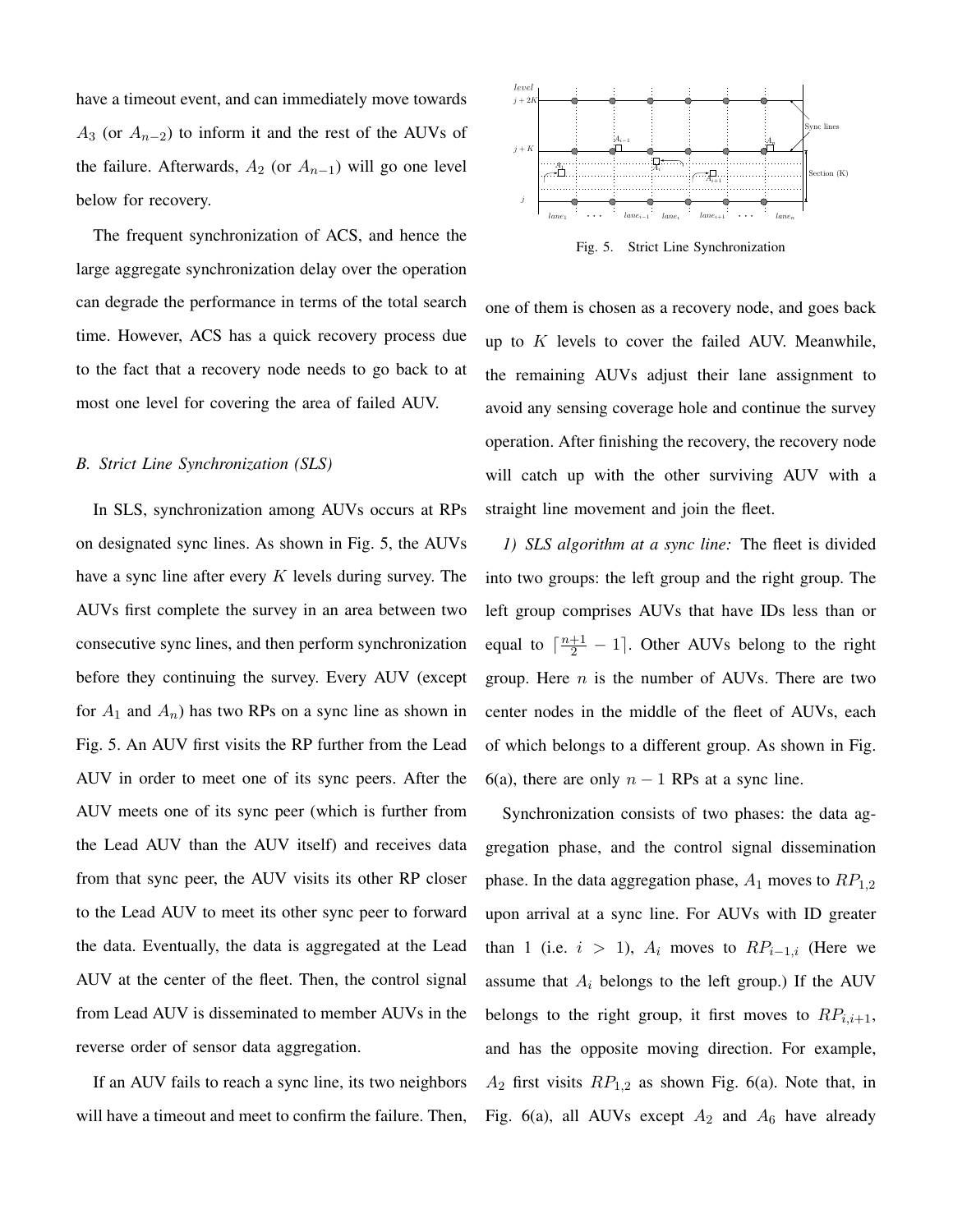arrived at the sync line. If  $RP_{i-1,i}$  is already occupied by  $A_{i-1}$ , then  $A_i$  receives data from  $A_{i-1}$  and moves to  $RP_{i,i+1}$ . In other words,  $A_{i-1}$  forces  $A_i$  to move toward the center of the fleet (e.g.,  $A_1$  and  $A_2$  force  $A_2$ and  $A_3$  to move toward the center as shown Fig.  $6(b)$ and Fig. 6(c) respectively). If  $RP_{i-1,i}$  is not occupied,  $A_i$  waits for  $A_{i-1}$  until the timeout period expires or  $A_{i-1}$  arrives. In this way the two center nodes meet at an RP eventually (e.g.,  $A_3$  and  $A_4$  in Fig. 6(g)), which means all AUVs, except for the nodes at the edges, have met both of its neighbors and relayed data. When the two center nodes meet at an RP, the Lead AUV (which is one of the center nodes) receives data of all AUVs and completes the data aggregation phase. In the control signal dissemination phase that follows the data aggregation phase,  $A_i$  receives a control signal from  $A_{i+1}$  at  $RP_{i,i+1}$ , and moves toward  $RP_{i-1,i}$  to forward the signal. Immediately after forwarding the control signal (without waiting for the completion of the dissemination phase),  $A_i$  continues the search operation up to the next sync line.

*2) AUV Failure Detection and Recovery in SLS:* Suppose  $A_k$  belongs to the right group and it fails to arrive at a sync line (for example, suppose  $A_6$  fails before it arrives at a sync line as shown Fig. 6(a)). The failure causes both of  $A_k$ 's neighbors,  $A_{k-1}$  and  $A_{k+1}$ , to timeout at  $RP_{k-1,k}$  and  $RP_{k,k+1}$  respectively (possibly simultaneously). As an example, in Fig. 6(d),  $A_5$  and  $A_7$ have a timeout event at  $RP_{5,6}$  and  $RP_{6,7}$  respectively. Following a timeout, two neighbors move toward the lane assigned to the failed AUV. When  $A_k$ 's neighbors



Fig. 6. Failure Detection and Recovery in SLS at a sync line

meet  $(A_5 \text{ and } A_7 \text{ in this example})$ , they confirm the failure, and the outer AUV among them,  $A_{k+1}$  ( $A_7$ ), is chosen as a recovery node, and the inner node  $A_{k-1}$  ( $A_5$ ) moves toward  $A_{k-2}$  ( $A_4$ ) and informs it of the failure. As shown in Fig. 6(f), the recovery node  $A_7$  goes back up to the last sync line to cover the area of the failed AUV. Note that other AUVs can also have a timeout event like  $A_4$  in Fig. 6(e). The timeout causes  $M4$  moves toward  $A_5$  to see  $A_5$  or  $A_6$ , because  $A_4$  does not know whether  $A_5$  has failed or  $A_5$  has been waiting for  $A_6$ . When  $A_4$  and  $A_5$  meet in Fig. 6(f),  $A_4$  learns of  $A_6$ 's failure, and then it also forwards this information to  $A_3$ in Fig. 6(g). When the Lead AUV  $(A_3)$  is informed of the failure, it performs reallocation of lanes (which results in  $n - 2$  lanes) and forwards this change to other member AUVs (e.g., the fleet has only 5 lanes in Fig. 6(h)). The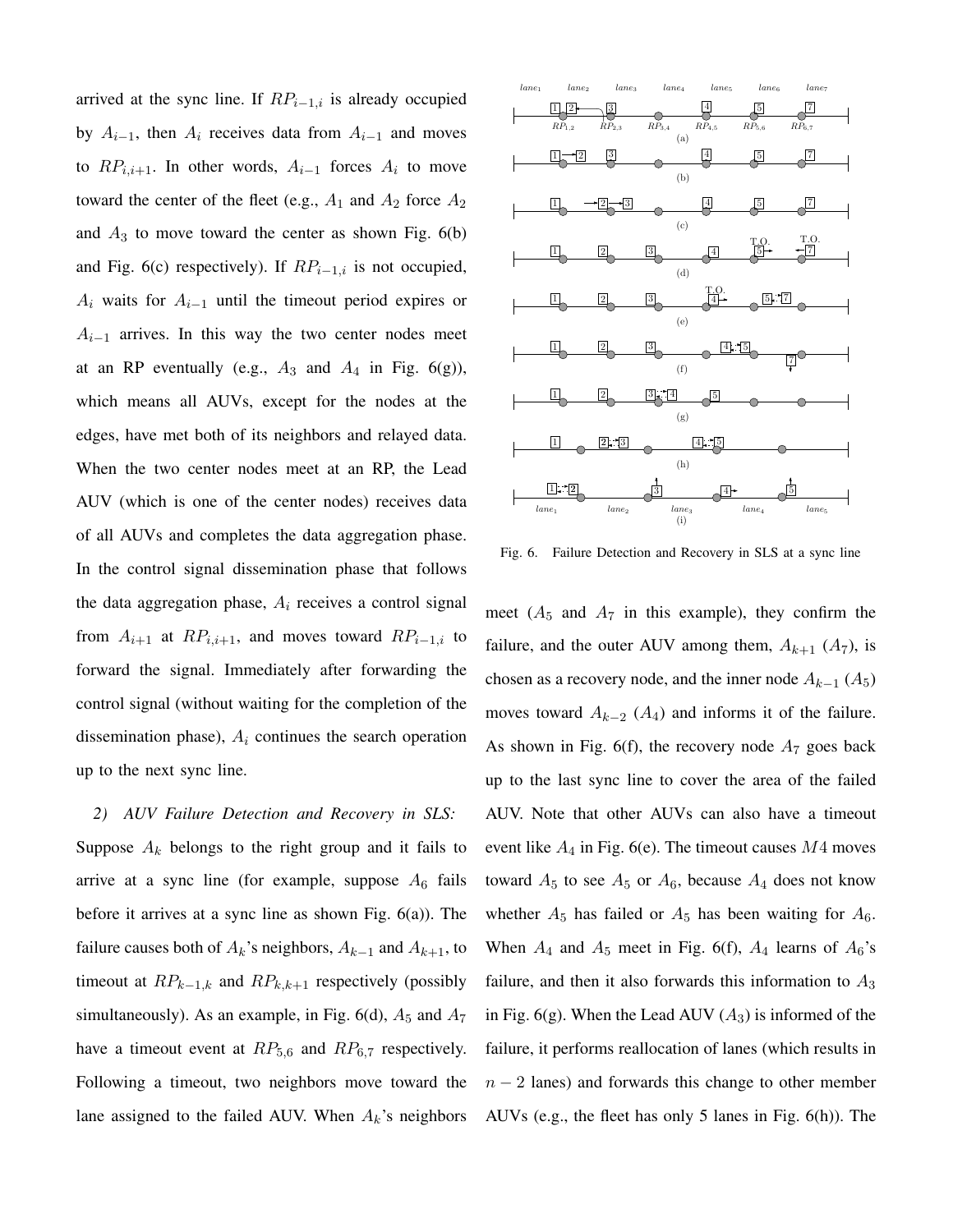remaining  $n - 2$  AUVs in the fleet do not wait for the recovery node to return back to the sync line. Instead, they continue the search operation. After the recovery node finishes recovery, it catches up with the fleet with linear movement and rejoins the fleet by sending a rejoin request message to other AUVs. The rejoining process occurs at a sync line where the recovery node arrives earlier than other AUVs. After the recovery node rejoins the fleet, the fleet of AUVs performs reallocation of lanes and has  $n - 1$  lanes. Note that the recovery node knows the position of the Lead AUV, because the Lead AUV periodically broadcasts control messages containing its location with a high transmission power.

SLS may have a lower synchronization overhead than ACS because, in SLS, the fleet of AUVs does not synchronize at every level. This can reduce the total search time. However, in SLS, it may take a longer time to detect and recover from an AUV failure. Also note that, unlike ACS in which only one AUV failure can be handled at a time, SLS can handle multiple simultaneous AUV failures, because, in SLS, all surviving AUVs are on the same sync line during synchronization. In other words, after having a timeout, each surviving AUV will eventually meet its surviving neighbors on a sync line by moving until it meets another AUV or reaches the left border of the lane of  $A_1$  or the right border of the lane of  $A_n$ .

# *C. X Synchronization (XS)*

In XS, each AUV performs a survey in its lane individually until it reaches an area called *sync section*, where AUVs perform synchronization. After synchronization in a sync section, AUVs continue the survey individually in the following non-sync section as shown in Fig. 7.

The distance between two consecutive sync sections, K, dictates the frequency of the synchronization of AUVs. The value of  $K$  can be set to a constant value throughout the survey, or can be dynamically selected. To facilitate our presentation, we assume that  $K$  is fixed once it is chosen.

In XS, the fleet of AUVs is logically divided into two groups: the left and the right group. The AUVs whose ID is less than or equal to  $\frac{n+1}{2}$  $\frac{+1}{2}$  belong to the left group, and the rest belong to the right group. Two AUVs in the middle of the fleet are referred as center AUVs, each of which belongs to a different group. At least one of center AUVs is the Lead AUV and the other can be the backup Lead AUV.

During synchronization, data aggregation (DA) is first performed, then control signal dissemination (CSD) follows. As shown in Fig. 7, data aggregation and control signal dissemination occur along the DA segment and CSD segment.

In the following discussion, we will denote the  $RP$  at *level j* for AUV *i* (or  $A_i$ ) and AUV  $i + 1$  (or  $A_{i+1}$ ) by  $RP_{i,i+1}^j$ . In XS, the RPs within each sync area form two intersecting lines that look like an "X" as shown in Fig. 7.

*1) Data aggregation (DA) and Control Signal Dissemination (CSD)*: In this section, the algorithms of DA and CSD for the right group are described (those algorithms for the left group are similar and thus omitted). To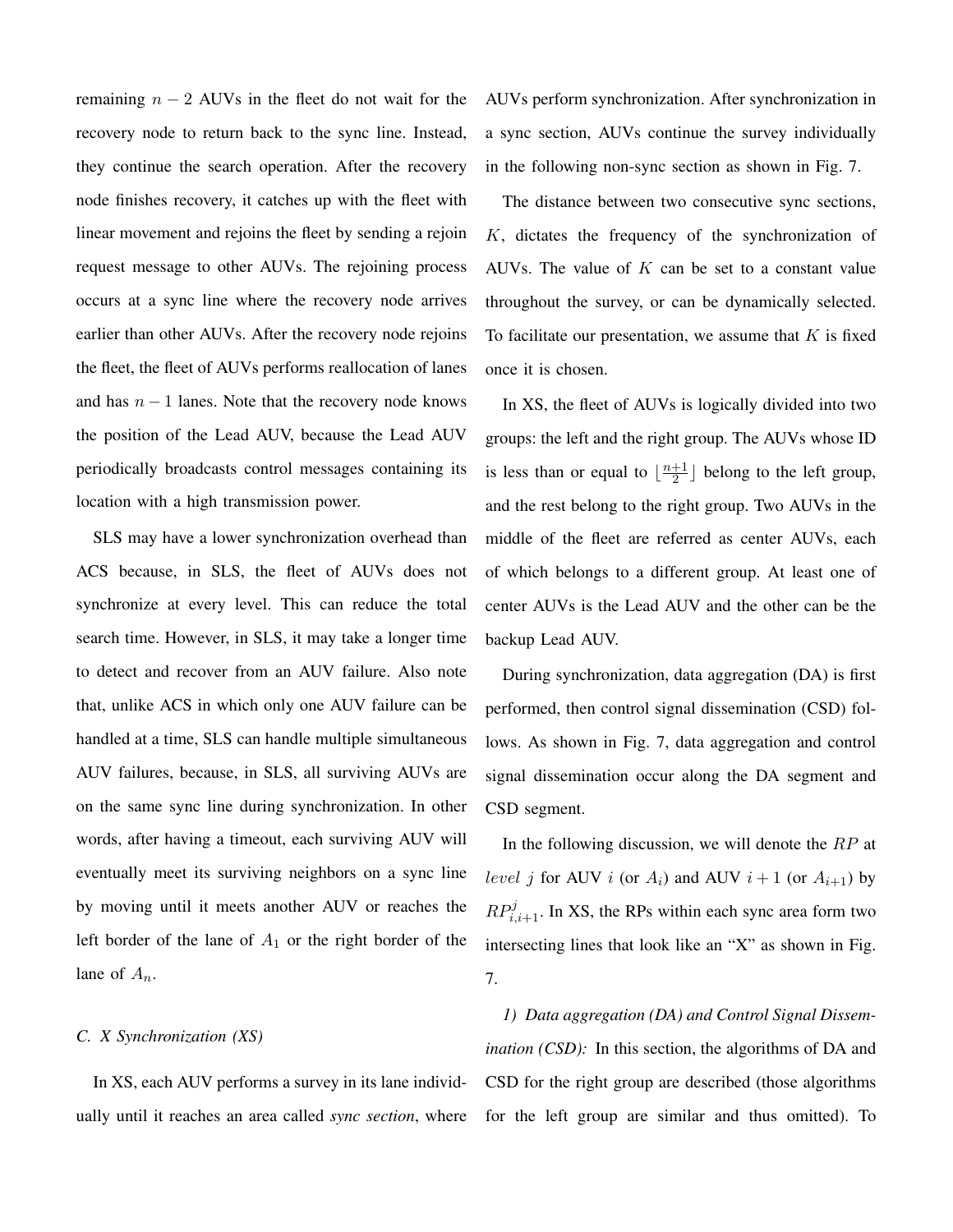

Fig. 7. X Synchronization

Fig. 8. XS: Synchronization of the right group

facilitate the presentations, we assume that the fleet has  $n$  AUVs where  $n$  is an even number larger than 2. Fig. 8 illustrates the synchronization process and also shows the flow of data and control signals.

Suppose that the sync section begins at *level*  $j$  as shown in Fig. 8. The AUVs in the group use a slightly different algorithm depending on their relative position in the fleet as follows.

- $A_i$  (where  $\frac{n}{2} + 1 < i < n$ ): The AUV  $A_i$  surveys its lane, *lane i*, until it reaches the  $RP_{i,i+1}^{n-i+j}$  where  $A_i$  is supposed to synchronize with  $A_{i+1}$  at level  $(n - i + j)$ . At the RP,  $A_i$  receives the collected sensor data from  $A_{i+1}$  and appends its data to the data. Then, as shown in Fig. 8,  $A_i$  moves to its next RP at the *level*  $(n - i + j + 1)$ , and forwards to  $A_{i-1}$  the aggregated data. Then,  $A_i$  continues the survey up to  $RP_{i-1,i}^{i+j-1}$  to receive control signals from  $A_{i-1}$ .  $A_i$  also forwards the control signal to its other neighbor,  $A_{i+1}$  at the next RP at *level*  $i+j$ , before it continues the survey up to the next sync section.
- $A_n$ : The rightmost AUV,  $A_n$  surveys its lane until it reaches the RP where it synchronizes with  $A_{n-1}$ at level  $j + 1$ . (denoted as  $RP_{n-1,n}^{j+1}$  in Fig. 8). At the RP,  $A_n$  forwards data it has collected to  $A_{n-1}$ . Then,  $A_n$  continues the survey up to its next RP at level  $(n + j - 1)$  to synchronize with  $A_{n-1}$  again and receive control signals. After receiving control signals,  $A_n$  continues the survey on its lane.
- $A_{\frac{n}{2}+1}$ : A center AUV  $A_{\frac{n}{2}+1}$  receives the data from  $A_{\frac{n}{2}+2}$  at the RP at *level* ( $\frac{n}{2}+j-1$ ). Then, it moves to its next RP at the next level to synchronize with the other center AUV,  $A_{\frac{n}{2}}$ . If  $A_{\frac{n}{2}+1}$  the Lead AUV, it receives the aggregated data of the left group, and the DA phase is completed.  $A_{\frac{n}{2}+1}$  communicates with the mothership if necessary and then initiates the CSD phase to disseminate the control signal or commands.

2) AUV Failure Detection and Recovery: When  $A_{i-1}$ has a timeout while waiting for  $A_i$  at an RP, it cooperates with  $A_{i+1}$  (the other neighbor of  $A_i$ ) to confirm that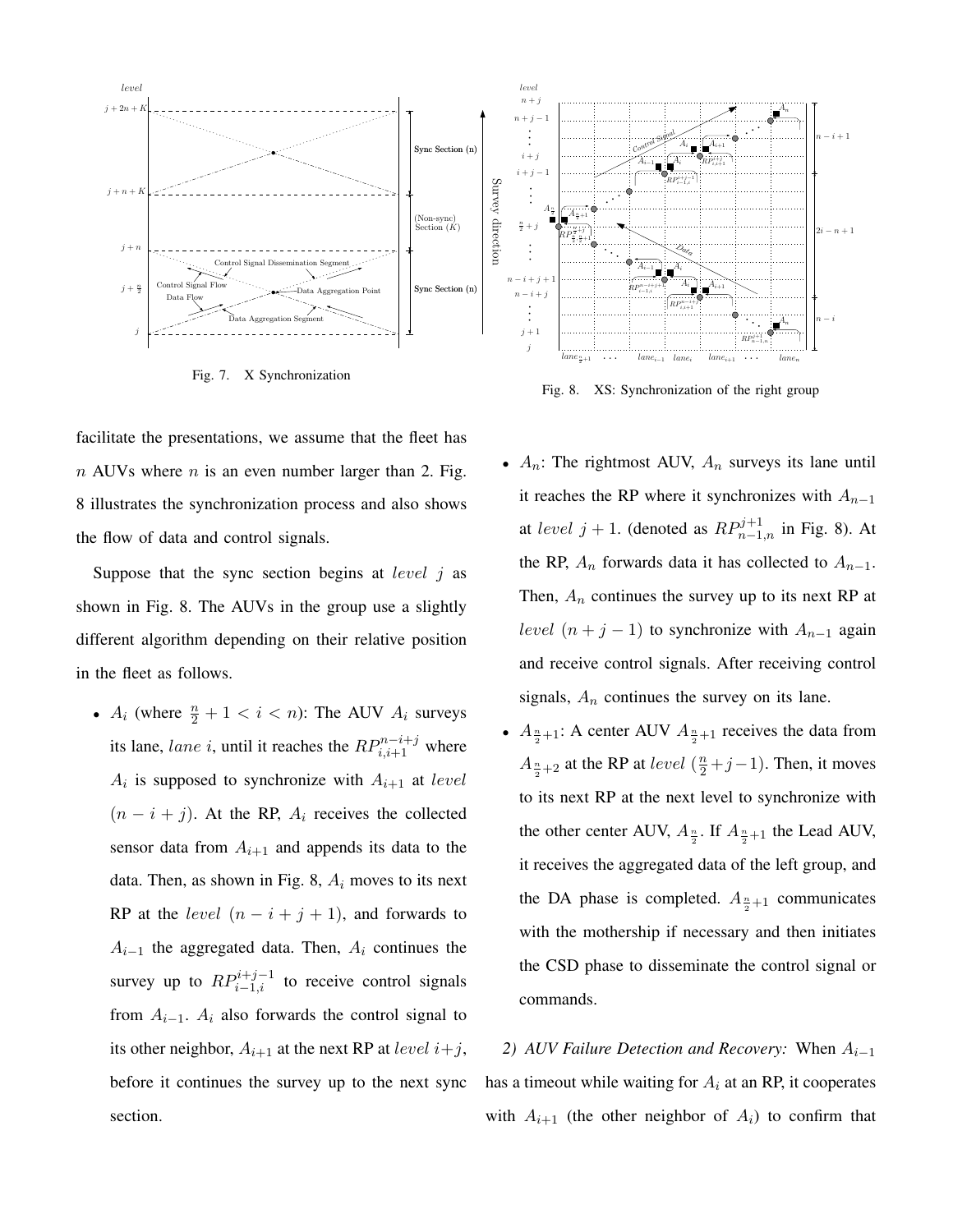$A_i$  has really failed. The failure confirmation process is necessary, because the timeout at  $A_{i-1}$  does not necessarily indicate the failure of  $A_i$ ; it is possible that  $A_i$  has been waiting for  $A_{i+1}$  at another RP. Following the failure confirmation, an AUV is chosen as a recovery node, and remaining AUVs adjust their lanes to cover the survey region without any sensing coverage hole and to re-balance the load.

Suppose  $A_i$  ( $\frac{n}{2} < i < n$ ) fails before reaching a DA segment in a sync section which begins at *level i*. The failure of  $A_i$  leads to the timeouts of  $A_{i-1}$  and  $A_{i+1}$  at  $RP_{i-1,i}^{n-i+j}$  and  $RP_{i,i+1}^{n-i+j+1}$  respectively. After having a timeout,  $A_{i-1}$  and  $A_{i+1}$  move toward the lane of  $A_i$  as shown in Fig. 9(a). If  $A_{i-1}$  or  $A_{i+1}$  can detect the signal of  $A_i$  during their movement, the timeout is a false alarm (which is possible due to a too small timeout value). In such a case,  $A_{i-1}$  and  $A_{i+1}$  return to their RPs, and wait for  $A_i$  for normal synchronization. If  $A_{i-1}$  and  $A_{i+1}$  see each other but not  $A_i$ , as also shown in Fig. 9(a), they confirm the failure of  $A_i$  and initiate a recovery process.

Here, for convenience, we assume that  $R$ , which is a communication range of AUVs, is larger than the height of a level (e.g.  $2r$ ). However, this constraint can be readily removed by allowing AUVs to move along the DA or CSD segment shown in Fig. 9.

After the failure confirmation, the AUV at a lower level  $(A_{i+1})$ , becomes a recovery node as shown in Fig. 9(b), and goes back to cover the lane assigned to  $A_i$  up to the previous DA segment. Meanwhile, the AUV at a higher level,  $A_{i-1}$ , moves toward its other sync peer,  $A_{i-2}$ , and informs  $A_{i-2}$ , which may or may not have a timeout event, of the failure as also shown in Fig. 9(b), and continues the survey until it reaches the CSD segment. The information about the failure is eventually delivered to the Lead AUV at *level*  $(\frac{n}{2} + j)$ . When receiving the failure information, the Lead AUV recalculates the width and number of lanes based on remaining AUVs and forwards a control signal containing this information of new lanes to its neighbors.  $A_{i-1}$  receives the control signal at *level*  $i + j - 2$  as shown in Fig. 9(c). To deal with the fact that both  $A_i$  and  $A_{i+1}$  are absent from the CSD process,  $A_{i-1}$  moves up and right towards  $RP_{i,i+1}^{i+j+1}$  to forward the control signal to  $A_{i+2}$ , which may have a timeout and also been moving downward as shown in Fig. 9(d). Then,  $A_{i-1}$  moves toward its newly assigned lane, and continues the survey up to the next DA segment. After the recovery node  $(A_{i+1})$  finishes the recovery, it will catch up with other AUVs rejoin the fleet in the first sync section encountered. Reallocation of the lanes is similar to the failure detection and recovery process.

If  $A_1$  or  $A_n$  fails, its neighbor  $(A_2 \text{ or } A_{n-1})$  will timeout at *level*  $j + 1$ . In this case,  $A_2$  (or  $A_{n-1}$ ) does not need failure confirmation, because it is not possible that  $A_1$  or  $A_n$  is waiting for another AUV. Therefore,  $A_2$  $(A_{n-1})$  immediately moves toward its other neighbor,  $A_3$  ( $A_{n-2}$ ) to inform it of the failure. Then,  $A_2$  ( $A_{n-1}$ ) becomes a recovery node.

If a center AUV,  $A_{\frac{n}{2}}$  (or  $A_{\frac{n}{2}+1}$ ) fails,  $A_{\frac{n}{2}-1}$  and  $A_{\frac{n}{2}+1}$  (or  $A_{\frac{n}{2}}$  and  $A_{\frac{n}{2}+2}$ ) have a timeout and meet to confirm the failure. After confirmation of the failure, the remaining center AUV forwards the control signal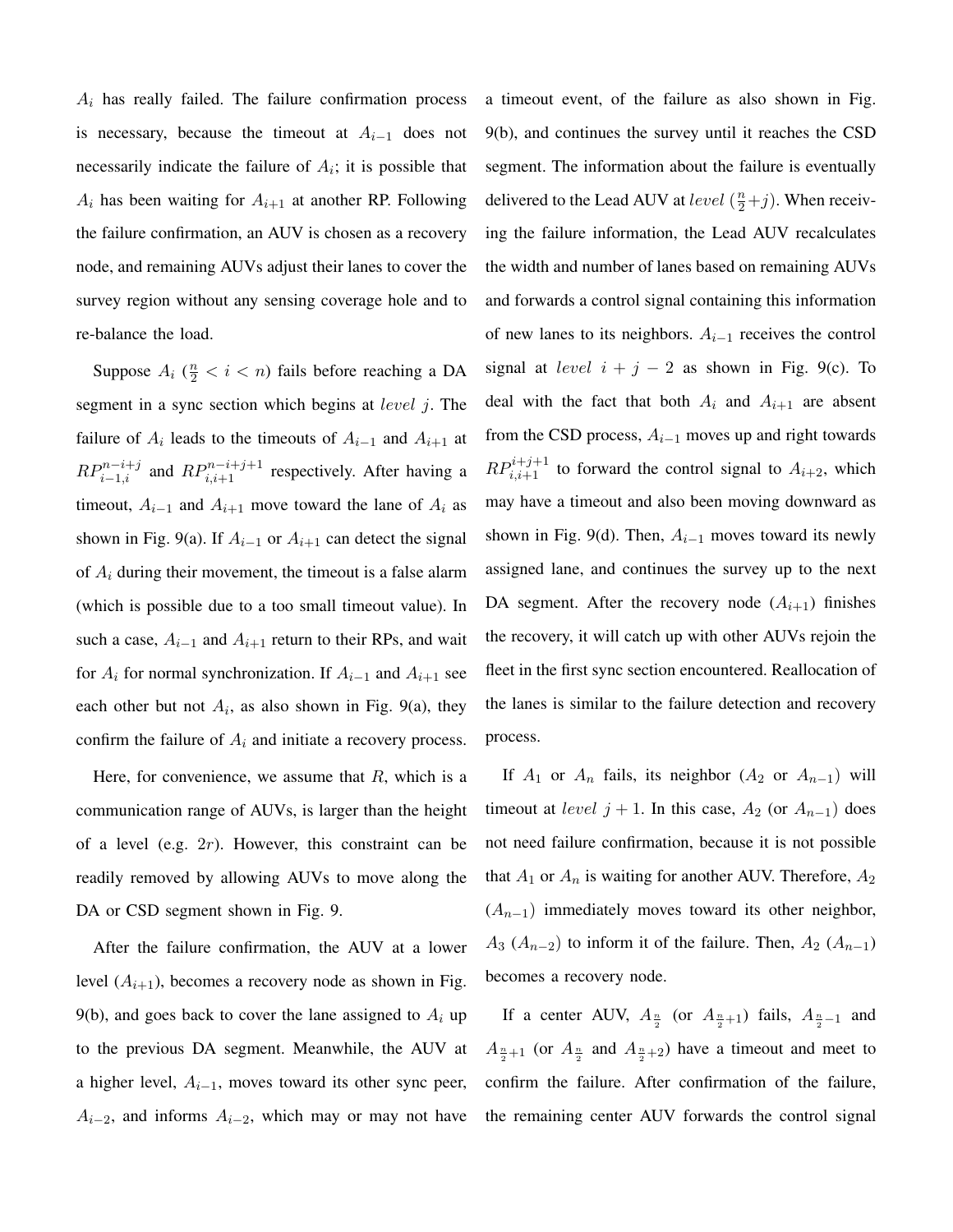

Fig. 9. AUV failure detection and recovery

to  $A_{\frac{n}{2}-2}$  and  $A_{\frac{n}{2}+2}$  (or  $A_{\frac{n}{2}-1}$  and  $A_{\frac{n}{2}+3}$ ).

Note that the failure of one AUV can cause successive timeouts. For example, during the DA phase, if  $A_i$  has failed, all AUVs between  $A_{\frac{n}{2}+1}$  and  $A_{i-1}$  can have a timeout event while waiting for their sync peer at right. However, those cascaded timeouts will not cause any problem. More specifically, when an AUV,  $A_k$ , where  $\frac{n}{2} + 1 \le k < i - 1$  has a timeout, it moves toward  $A_{k+1}$ until it sees  $A_{k+1}$  and it realizes that the timeout was a false alarm and thus goes back to the normal state. Note that  $A_{k'}$ , where  $i + 2 \leq k' \leq n$ , will not timeout as they have already finished the synchronization for the current DA phase.

So far, we have assumed that only one AUV failure occurs at a time. However, XS can detect and recover multiple simultaneous AUV failures. For example, in Fig. 8, if two consecutive AUVs,  $A_{i-1}$  and  $A_i$ , have failed before they reach the DA segment,  $A_{i-2}$  and  $A_{i+1}$  will have a timeout event, and they will meet eventually while moving toward the lanes of  $A_{i-1}$  and  $A_i$  respectively along RPs on the DA segment. Note that non-consecutive AUV failures can also be detected. For example, in Fig. 8, if  $A_{i-2}$  and  $A_i$  have failed,  $A_{i-1}$  and  $A_{i+1}$  will first detect and confirm the failure of  $A_i$ , and then,  $A_{i-3}$  and  $A_{i-1}$  will also detect and confirm the failure of  $A_{i-2}$  when they meet.

### V. TIMEOUT CALCULATION

In this section, we derive the timeout values used for failure detection in XS. A proper timeout period is required to avoid either an unnecessary wait for a failed AUV or a needless premature recovery process.

In XS, when  $A_{i-1}$  and  $A_i$  synchronize at an RP,  $A_{i-1}$ and  $A_i$  calculate the timeout value used at the next RP where they will meet again. In order to determine an appropriate timeout period for  $A_{i-1}$  and  $A_i$ , the distributions of the arrival time at the next RP of  $A_{i-1}$ and  $A_i$  are estimated. Then,  $A_{i-1}$  ( $A_i$ ) chooses a timeout period such that within that amount of time,  $A_i$  ( $A_{i-1}$ ) will arrive at the next RP with a high probability, say  $P<sub>o</sub>$ , according to the estimated arrival time distribution. The arrival time distribution of an AUV at an RP is obtained using the estimated travel time distribution of the AUV from the current RP to the next RP and the delays introduced by synchronization among AUVs.

To facilitate the presentation, we first define a few variables. Let random variable  $x_i$  be the estimated arrival time of  $A_i$  at the next RP, and let random variable  $t_i^y$ i be  $A_i$ 's travel time for a distance of y units. Also, let  $d_{p,p+1}$   $(1 \leq p < n)$  represent the sync delay at an RP which is the amount of time elapsed from the arrival of the earlier AUV (between  $A_p$  or  $A_{p+1}$ ) at the RP to the completion time of the synchronization between  $A_p$  and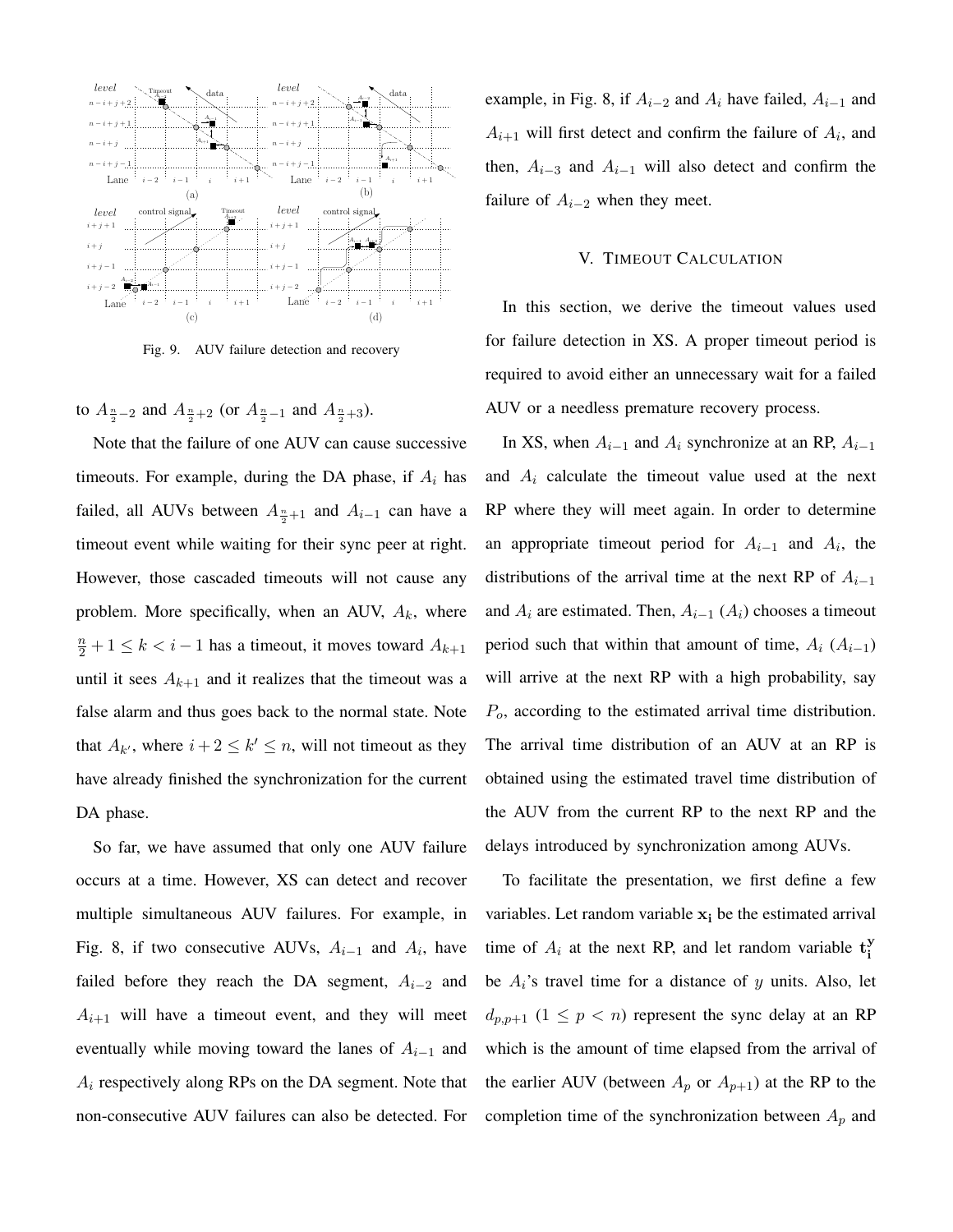$A_{p+1}.$ 

Suppose that AUVs,  $A_{i-1}$  and  $A_i$ , where  $\lfloor \frac{n+1}{2} \rfloor$  $\frac{+1}{2}$  | + 1 <  $i \leq n$ , synchronize with each other at an RP at *level* u on a CSD segment as shown in Fig. 10. They calculate the timeout period for each other for the next RP at *level*  $(u+2(n-i+1)+K)$  at the next DA segment as follows.

The arrival time of  $A_i$  is estimated first. Between the sync at  $RP_{i-1,i}^u$  and the next sync at  $RP_{i-1,i}^{u+2(n-i+1)+K}$ , three steps should occur in the same order as shown in Fig. 10. First, the control signal is forwarded to  $A_n$ at level  $(u + n - i)$  on the CSD segment. Then,  $A_n$ performs survey up to its next RP at *level*  $(u + n - i +$  $K + 2$ ). Finally, collected data are forwarded to  $A_i$  at level  $(u+2(n-i)+K+1)$ , and then,  $A_i$  moves toward to  $RP_{i-1,i}^{u+2(n-i+1)+K}$  to forward data to  $A_{i-1}$ . Therefore, the arrival time of  $A_i$  is the sum of the time needed to complete these steps.

In both the CSD and DA phases, the data or control signals are forwarded through  $2(n - i)$  RPs, and the distance between two RPs is  $w + h$ . Also suppose the synchronization at  $RP_{i-1,i}^u$  occurs at time 0. Let a random variable  $x_i$  be the arrival time of  $A_i$  at the RP at level  $u + 2(n-i+1) + K$ . Then,  $x_i$  can be represented as

$$
\mathbf{x}_{i} = \mathbf{t}_{i}^{(\mathbf{w}+\mathbf{h})} + \dots + \mathbf{t}_{n-1}^{(\mathbf{w}+\mathbf{h})} + \mathbf{t}_{n-1}^{(\mathbf{w}+\mathbf{h})} + \dots + \mathbf{t}_{i}^{(\mathbf{w}+\mathbf{h})}(\mathbf{B})
$$
  
+  $\mathbf{t}_{n}^{(\mathbf{w}+\mathbf{h})(\mathbf{K}+2)}$  (9)  
+  $d_{i,i+1} + \dots + d_{n-1,n} + d_{n,n-1} + \dots + d_{i+1,i}$  (10)

where the first line represents the sum of travel time of  $A_j$  ( $i \le j \le n-1$ ) during DA and CSD, and the second

line represents the survey time of  $A_n$  for  $K + 2$  levels, and the third line represents the sum of sync delay among AUVs during DA and CSD.

Assume that the speeds and corresponding travel times of all AUVs have the same statistical properties i.e.,  $\mathrm{t}_{\mathrm{p}}^{(\mathrm{w+h})}=\mathrm{t}_{\mathrm{n+1}}^{(\mathrm{w+h})}$  $\mathbf{p+1}^{(\mathbf{w+n})}$  (where  $1 \leq p < n$ ). In addition, we observe that, when  $A_j$  ( $i \leq j \leq n$ ) arrives at  $RP_{j-1,j}$ on the DA segment, most probably  $A_{j-1}$  has already arrived at the RP. This is because, for  $A_i$  to arrive at the RP, as many as  $2(n-j)$  synchronization should precede at other RPs, while the arrival of  $A_{i-1}$  does not require any preceding synchronization (and  $A_j$  and  $A_{j-1}$  have an equal distance to travel). For the same reason, when  $A_{j'}$  $(i \leq j' < n)$  arrives at  $RP_{j',j'+1}$  on the CSD segment, most probably  $A_{j'+1}$  has already arrived at the RP.

Under these observations, we assume that an AUV (the left-hand side AUV during CSD and the right-hand side AUV during DA) can begin synchronization immediately after it arrives at an RP without waiting for its sync peer. Also, for simplicity, the time to transmit data and control signals between two sync peers is assumed to be some constant value  $d_{sync}$ . From the above observations and assumptions, we have  $d_{p,p+1} = d_{sync}$  where  $1 \le p < n$ .

Then, (8) through (10) can be simplified into

$$
\mathbf{x_i} = \mathbf{t}^{(\mathbf{K} + 2\mathbf{n} - 2\mathbf{i} + 2)(\mathbf{w} + \mathbf{h})} + 2d_{sync}(n - i)
$$
 (11)

On the other hand,  $x_{i-1}$ , the arrival time of  $A_{i-1}$ , can be directly obtained from the travel time distribution of an AUV, because no synchronization is required for  $A_{i-1}$ to arrive at the next  $RP_{i-1,i}^{u+2(n-i+1)+K}$ . Therefore,  $\mathbf{x_{i-1}}$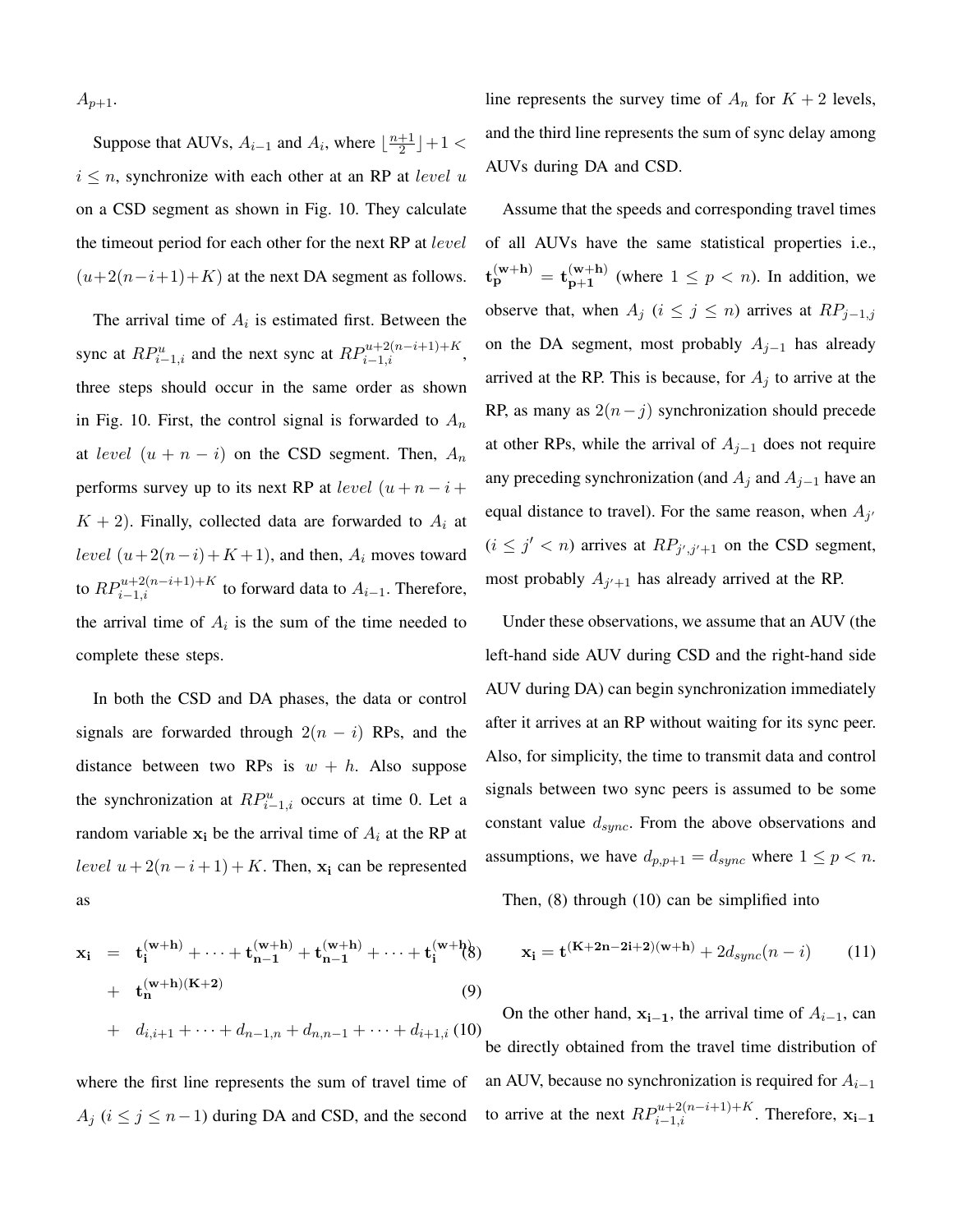

Fig. 10. Illustration for timeout period calculation for the right group

becomes

$$
x_{i-1} = t^{(w+h)(2(n-i+1)+K)}
$$
 (12)

Let  $x'$  be the random variable representing the arrival time of an AUV at an RP on the CSD segment.  $x'$  can also be obtained in a similar way that x is obtained, and hence, the discussion is omitted.

Now, we discuss the estimation of the travel time distribution that is used in (11) and (12). Recall that a random variable t<sup>y</sup> represents the travel time of an AUV for a distance  $y$ . In order to estimate the travel time distribution of an AUV for a given distance  $y$  (e.g. between two consecutive RPs of the two AUVs), we first obtain the travel time distribution of an AUV for a distance  $d$  for some value  $d$  (which is much less than w) through simulations. More specifically, Let random variable s be the travel time of an AUV for a distance  $d$ , and the probability density function (pdf) of s be given as  $f_s(s)$ . Let  $m = \frac{y}{d}$  $\frac{y}{d}$ , then  $t^y$  can be represented as the sum of s.

$$
\mathbf{t}^{\mathbf{y}} = \mathbf{s}_1 + \mathbf{s}_2 + \dots + \mathbf{s}_m \tag{13}
$$

Because  $s_i$  is i.i.d., the pdf of  $t^y$  is the convolution of  $f_{s_i}(t^y)$  where  $1 \leq i \leq m$ . Further, according to the



Fig. 11. Distribution of actual and estimated arrival of an AUV

Central Limit Theorem, the distribution of  $t<sup>y</sup>$  approaches a normal distribution if  $m$  is large enough. Specifically, let  $\mu$  and  $\sigma^2$  represent the mean and variance of s respectively, then  $t^y$  will approximately follow a normal distribution with the mean,  $m\mu$ , and the variance,  $m\sigma^2$ .

Let  $D$  be the total synchronization delay, then, the estimated arrival time  $x_i$  also follows a normal distribution with  $(m\mu + D, m\sigma^2)$  as its mean and variance. From the distribution function of  $x_i$ , an arrival time,  $t_0$ , that corresponds to a given probability  $P_0$  is chosen as the candidate of the timeout period (i.e.  $P[\mathbf{x} \le t_0] = P_0$ ).

Fig. 11 shows the probability distribution of the actual and estimated arrival time of an arbitrary AUV at its RPs during survey with a sample value of the lane width and K ( $w = 550m$ , K=53). The pdf of the actual arrival time was obtained through simulations. Fig. 11 shows that the actual arrival time of the AUV approximately follows a normal distribution. The timeout value,  $TO$  is chosen as  $TO = \beta t_0$  where  $\beta$  is a design parameter to add some safety margin to reduce premature timeouts.

#### VI. NUMERICAL ANALYSIS

In this section, we discuss a mathematical models to approximate the total survey completion time and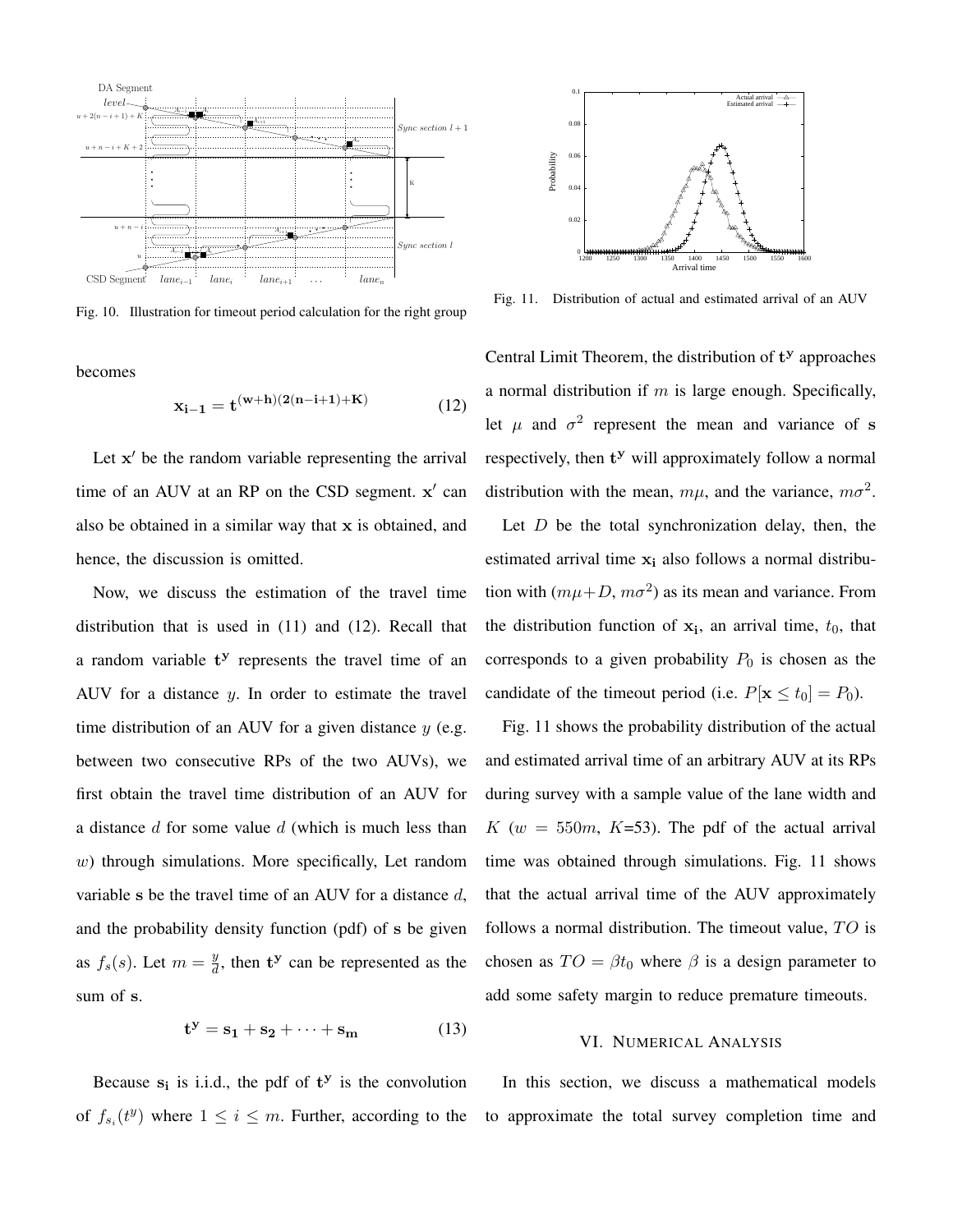traveling distance of AUVs using XS, which will be verified through simulations in the next section. Both AUV failure and non-failure cases will be considered.

Let *d-section* (or diamond section) be defined to be the area between two consecutive DA points (e.g. the area between level k and level  $k+n+K$  shown in Fig. 12).

The expected survey time for a d-section is first calculated and used in order to obtain the total survey time for the entire area. The effect of  $R$  will be also considered for more accurate approximation of the survey time.

#### *A. The Case with No AUV Failure*

*1) Total Survey Time:* Suppose two center AUVs meet at a DA point at *level*  $k$ , and complete the current DA phase as shown in Fig.12. From this moment to the completion of the next DA phase, three steps should be completed by both the left and the right groups. First, the control signal is forwarded to the  $A_1$  (or  $A_n$ ) at level  $(k + \frac{n}{2} - 1)$ . Then,  $A_1$  (or  $A_n$ ) performs the survey operation until it reaches its next RP at *level*  $(k + \frac{n}{2} + K + 1)$ . Finally, data is forwarded to the center AUVs, which meet at the next DA point at level  $(k + n + K)$ . Therefore, the survey time for a d-section will be the arrival time (at the next DA point) of the slowest center AUV between two center AUVs, after the completion of the CSD phase, the survey of  $K$  levels by  $A_1$  (or  $A_n$ ), and the DA phase.

During the CSD phase and the DA phase, the data or the control signals are forwarded through  $n - 2$  RPs. The distance between two RPs is  $w + h$ , and all AUVs, except  $A_1$  and  $A_n$ , need to move a distance of  $w +$   $h - R$  to communicate with its sync peer. Therefore, the total travel distance of AUVs for CSD and DA is  $(n-2)(w+h-R)$ . Afterward,  $A_1$  (or  $A_n$ ) travels a distance of  $(K + 2)(w + h) - R$ . Let P be the sum of the travel distance for CSD, DA, and the survey of  $A_1$ (or  $A_n$ ) in a d-section. Then, P is

$$
P = (n-2)(w+h-R) + (K+2)(w+h) - R \tag{14}
$$

Let random variable u be an AUV's travel time for the distance of  $P$ . u can be represented as the sum of  $s$ in a similar way to  $(13)$ . Also let v be the arrival time of a center AUV at the next DA point. Then, v is

$$
\mathbf{v} = \mathbf{u} + d_{sync} \times (n - 2) \tag{15}
$$

Also let y be the arrival time of the slowest center AUV between the two center AUVs. Then, we have,

$$
y = max(v, v) \tag{16}
$$

Note that the pdf of v,  $f_v(v)$ , can be obtained from the pdf of u and (15). From  $f_v(v)$ , the probability distribution function,  $F_v(v)$  can also be obtained. Let  $f_y(y)$  be the pdf of y. Then, from (16), accounting for the fact that we are taking the maximum of two random variables v's, we have

$$
f_y(y) = 2F_v(y)f_v(y) \tag{17}
$$

Let  $C = \frac{1}{\sqrt{2}}$  $\frac{1}{2\pi m\sigma^2}$ , then the expected arrival time of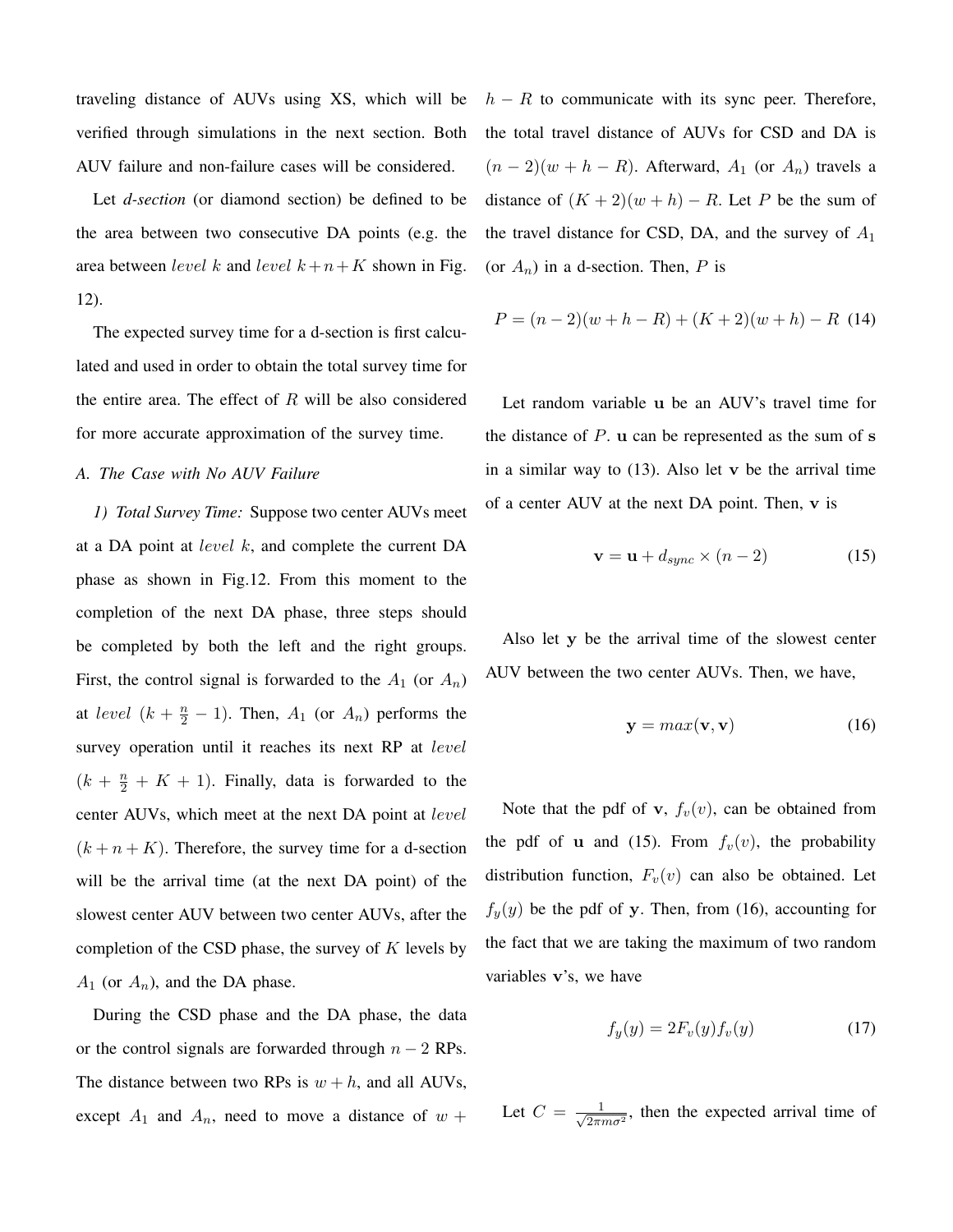

Fig. 12. Calculation of the survey time in a d-section

the slowest center AUV is

−∞

$$
E[y] = \int_{-\infty}^{\infty} y f_y(y) dy
$$
\n
$$
= 2 \int_{-\infty}^{\infty} y F_v(y) f_v(y) dy
$$
\n
$$
= 2C^2 \int_{-\infty}^{\infty} y \left( \int_{-\infty}^{y} e^{-\frac{(x - m\mu)^2}{2m\sigma^2}} dx \right) e^{-\frac{(y - m\mu)^2}{2m\sigma^2}} d\omega
$$
\n(19)

−∞

The two center AUVs also need the time  $d_{sync}$  to exchange data. Therefore, the expected survey time for a d-section is  $E[y] + d_{sync}$ . The expected total survey time,  $T_{XS}$ , is the product of the survey time for a d-section and the total number of d-sections, that is,

$$
T_{XS} = (E[y] + d_{sync}) \times \frac{L}{n+K}
$$
 (21)

*2) Average Travel Distance of AUVs:* We first calculate the total travel distance of the AUVs to obtain the average travel distance of AUVs. At every level, the distance for all AUVs to travel for the horizontal survey is  $w \times n$ . To move to the next level, each AUV moves a distance of  $h$ . Thus, the total travel distance of AUVs is  $wnL + h(L-1)n$ . Therefore, the average travel distance of AUVs,  $S_{XS}$  is

$$
S_{XS} = L(w+h) - h \tag{22}
$$

#### *B. The Case with an AUV failure*

*1) Total Survey Time:* Suppose one AUV fails at an arbitrary level f. During the recovery,  $n - 2$  AUVs perform the survey. After the recovery node rejoins the fleet,  $n - 1$  AUVs perform the survey. Therefore, the entire area can be logically partitioned into three zones according to the number of AUVs performing the survey. Let Zone  $A$ , Zone  $B$ , Zone  $C$  be the sub-areas which are surveyed by  $n, n - 2$ , and  $n - 1$  AUVs respectively. Then, there are two cases to be considered for calculation of the total survey time.

- Case 1: After the recovery node rejoins the fleet of AUVs, the fleet completes the survey;
- Case 2: Before the recovery node rejoins the fleet of AUVs, other AUVs reach the end of the survey area;

In this paper, *Case 1*, the general case, will be discussed. *Case 2* can be readily extended from *Case 1*, and thus will be omitted.

Let random variable  $T^i$  represent the survey time for a d-section with i AUVs, and  $D_f$  be the time elapsed from the arrival of the fleet at a DA segment to the detection of the failure. Also, let  $p, q$  be the number of d-sections in  $Zone\ A$  and  $Zone\ B$  respectively. Let the total survey time for the entire area with a failure at *level*  $f$  be  $T_f$ . We assume that the area of interest has exactly  $q$  number of d-sections for simplicity. Then  $T_f$  becomes

$$
T_f = pT^n + qT^{n-2} + (g - p - q)T^{n-1} + D_f \quad (23)
$$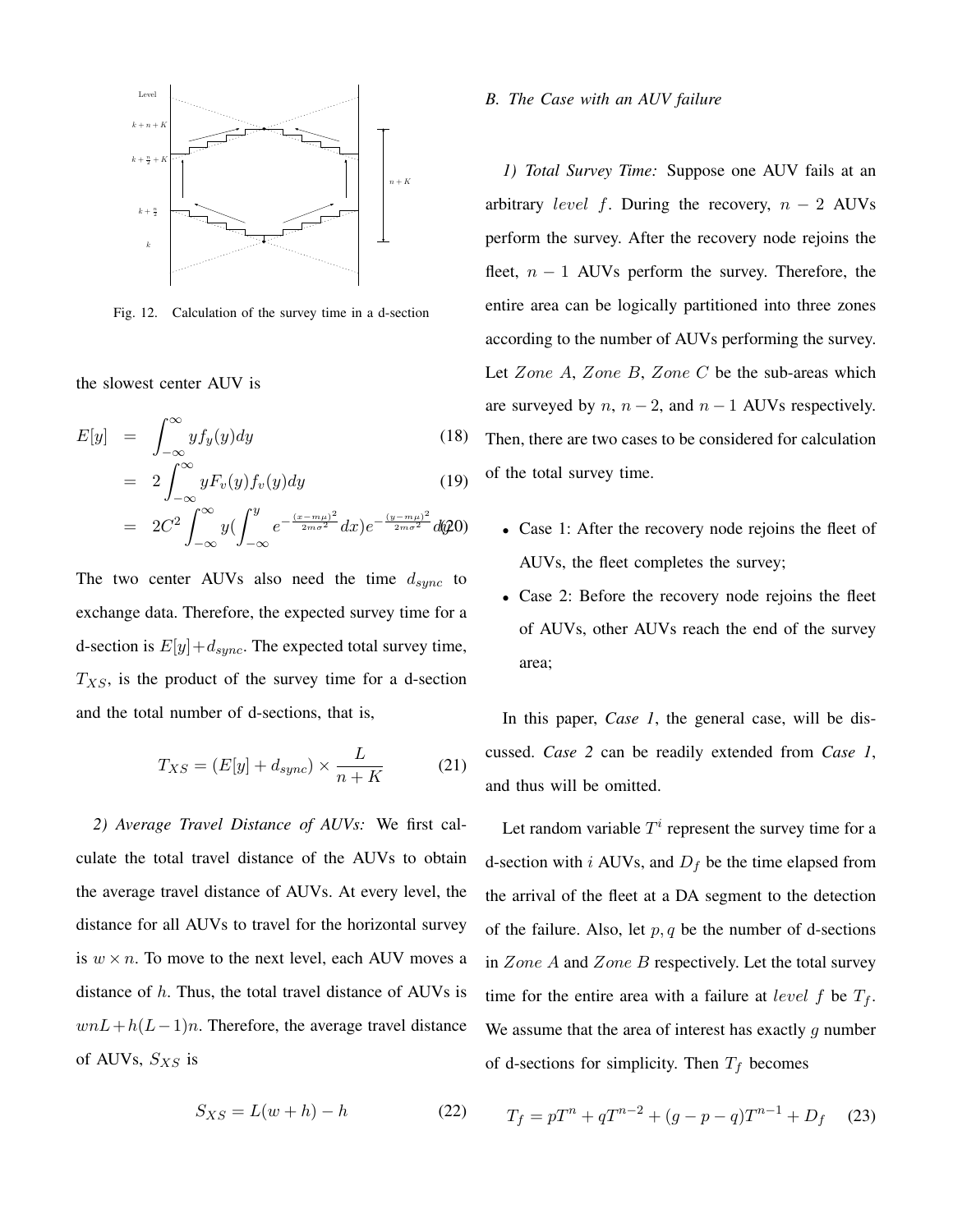Thus, the expected survey time is

$$
E[T_f] = pE[T^n] + qE[T^{n-2}] + (g-p-q)E[T^{n-1}] + E[D_f]
$$
\n(24)

Note that  $p = min(\overline{p} : \overline{p} \times (n + K) \geq f)$  where  $\overline{p} \in \mathbb{N}$ . The value of q depends on when the recovery node rejoins other AUVs. For simplicity, we assume that both failure detection and reallocation of lanes occur at the same level of DA point. Then, the recovery node moves a distance of  $(K+n)h$  to go back to the last sync section. Then, to cover the lane of the failed AUV up to the current DA point, it moves a distance of  $(K+n)(w+$  $h$ ). Finally, it moves in a straight line for a distance of  $qh(K+n-2)$  to catch up with other AUVs. Let random variable  $R_t$  be the time taken for the recovery node to move a distance of  $(K + n)h + (K + n)(w + h)$  and  $E[R_t]$  be the expected value of  $R_t$ . Also let  $R_f$  be the time needed for the recovery node to move a distance of  $h(K + n - 2)$ . Then, q can be approximated as follows.

$$
q = min(\overline{q} : \overline{q} \times E[T^{n-2}] \ge E[R_t] + \overline{q}E[R_f]) \tag{25}
$$

$$
= min\left(\overline{q} : \overline{q} \ge \frac{E[R_t]}{E[T^{n-2}] - E[R_f]}\right) \tag{26}
$$

Note that  $E[T^n]$ ,  $E[T^{n-1}]$ , and  $E[T^{n-2}]$  can be obtained using (25). The pdfs of  $R_t$  and  $R_f$  are obtained in a similar way to (13). Then,  $E[R_t]$  and  $E[R_f]$  are calculated based on their pdf. To approximate  $D_f$ , we simply subtract the expected survey time of the fleet in a section from the average timeout period of AUVs, i.e.,

$$
E[D_f] \approx \frac{\sum_{i=1}^{n} TO_i}{n} - E[T^n].
$$

With these obtained values, the expected survey time of the fleet with a failure at level f can be calculated from (24).

Finally, the failure can occur at any level between level 1 and level L with a uniform probability. Then, the expected survey time with a failure at an arbitrary level,  $\overline{T}_{XS}$  becomes

$$
\overline{T}_{XS} = \sum_{f=1}^{L} \frac{E[T_f]}{L}
$$
 (27)

*2) Average Travel Distance of AUVs:* We first calculate the total distance of AUVs. Let  $S<sup>i</sup>$  be the total travel distance of the fleet with i AUVs to survey a d-section. Then, we have

$$
S^i = i \times (K + i) \times (w + h)
$$
 (28)

Let  $I_A$ ,  $I_B$ , and  $I_C$  be the total travel distance of AUVs to survey Zone A, Zone B, Zone C respectively. An AUV fails at *level f* in *Zone A*. Therefore,  $I_A$  is

$$
I_A = np(K+n)(w+h) - (p(K+n) - f)(w+h) (29)
$$
  
= (w+h)(p(K+n)(n-1) + f) (30)

In Zone B, the fleet performs the survey with  $n - 2$ AUVs. Therefore,

$$
I_B = q(n-2)(K+n-2)\left(\frac{wn}{n-2} + h\right) \tag{31}
$$

where q can be obtained using  $(26)$ .

Similarly, the distance for the survey of  $zone\ C$  is

$$
I_C = (g - p - q)(n - 1)(K + n - 1)(\frac{wn}{n - 1} + h)
$$
 (32)

Let  $I_R$  be the distance the recovery AUV moves for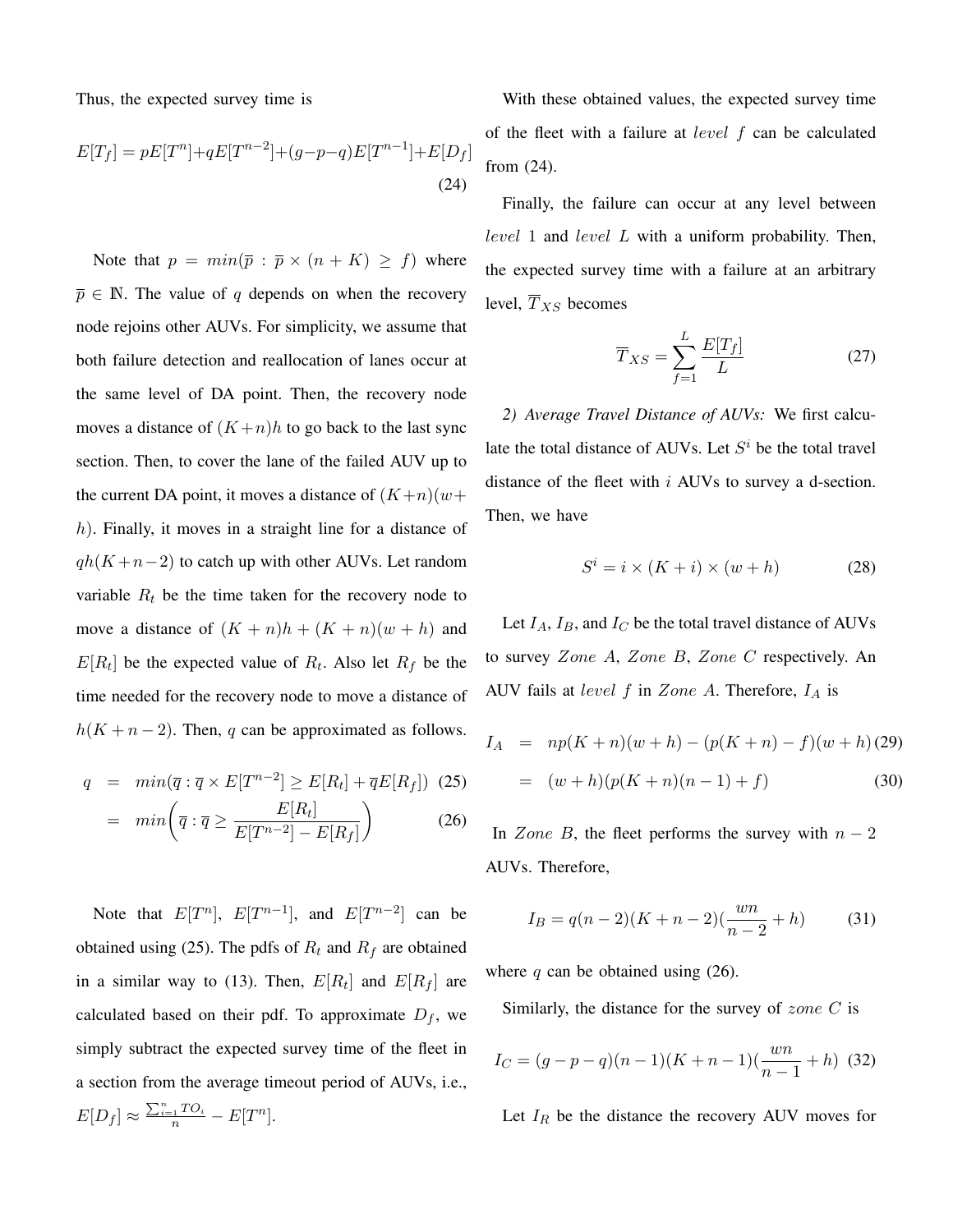the recovery and rejoining the fleet. Then, we have

$$
I_R = (w+h)(K+n) + h(K+n) + qh(K+n)
$$
 (33)  
=  $(K+n)(w+h(2+q))$  (34)

Then, the total travel distance of AUVs with a failure at level f,  $S_f$  is the sum of  $I_A$ ,  $I_B$ , and  $I_C$ . That is,

$$
S_f = I_A + I_B + I_C + I_R \tag{35}
$$

The expected distance of AUVs with a failure at an arbitrary level,  $\overline{S}_{XS}$ , becomes

$$
\overline{S}_{XS} = \frac{1}{nL} \sum_{f=1}^{L} S_f
$$
 (36)

## VII. PERFORMANCE STUDY

In this section, we present simulation results to compare the performance of XS with two other synchronization schemes, ACS and SLS.

The survey completion time and the travel distance of AUVs for surveying a rectangular area (e.g. one survey region shown in Fig. 2) have been chosen as the performance metrics. The fleet of 12 AUVs perform survey in an area of  $80km^2$  ( $10km \times 8km$ ). According to LBS, each AUV is initially responsible for a lane of  $\frac{10000}{12}m \times 8000m$ . The swath width of each AUV is set to  $20m$ , which results in  $L = 400$  levels. The data transmission range of AUVs is set to be 20m. The Discrete Gauss-Markov process model [32] is used to emulate the practical speed variation of AUVs. The initial speed and the memory level are set to  $3m/s$ and 0.5 respectively (memory level of 0.0 represents a random walk mobility pattern and memory level of 1.0 results in a constant velocity fluid-flow model). Timeout periods for detection of an AUV failure are calculated with the parameters  $P_o = 0.999$ .

Intuitively, XS should outperform the ACS and SLS. ACS introduces a large overall synchronization overhead due to its frequent synchronization as each AUV needs to synchronize with one of its neighbors at every level. Also, an AUV in SLS has to stay at a sync line until all AUVs forward data to the Lead AUV and the AUV receives the control signal from the Lead AUV, which leads to a large sync delay, especially with a small value of K. Further, SLS requires dedicated horizontal moves of AUVs for synchronization on a sync line.

In Fig. 13 and Fig. 14, the Y axis represents the *normalized* survey time and the travel distance of AUVs, when the corresponding simulation results for ACS are set to 1. The X axis represents the ratio of  $K$  to  $L$ , denoted by  $u$ . Recall that  $K$  determines how often the AUVs in SLS or XS perform synchronization. For example,  $u = 1$  (or  $K = L$ ) means there is no synchronization during survey. Note that  $u$  does not affect the performance of ACS. Fig. 13 and Fig. 14 also show how closely the numerical estimation of the performance approximates the simulation results.

Fig. 13 compares the performance of the schemes with no AUV failure. As shown in Fig. 13(a), the survey time of XS is always lower than that of ACS or SLS due to the fact that  $XS$  introduces less synchronization. As  $u$ grows, the survey time of both XS and SLS decreases because a large value of  $u$  (or  $K$ ) represents infrequent synchronization which results in less synchronization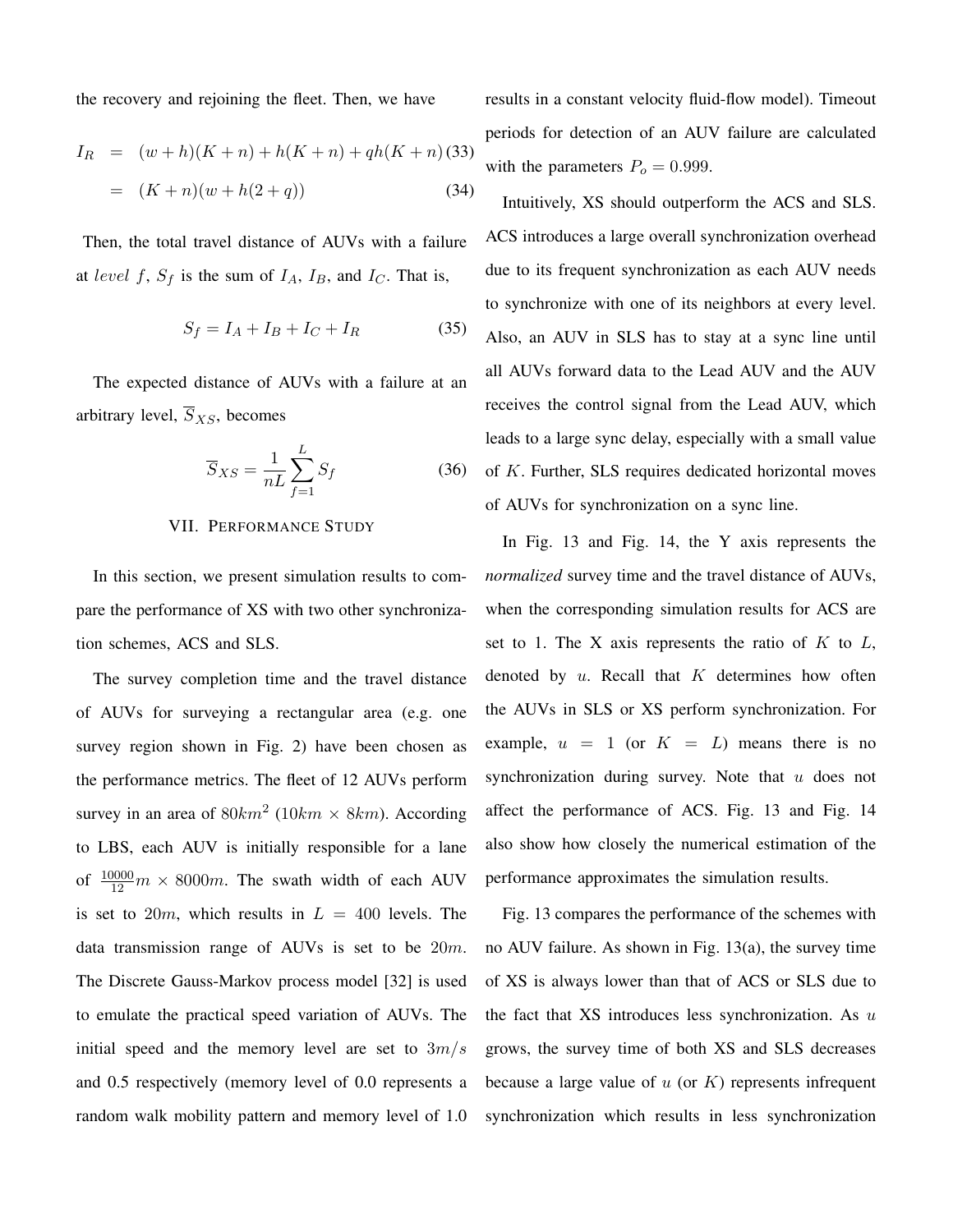

Fig. 13. Varying size of K without a AUV failure



Fig. 14. Varying size of K with a AUV failure

overhead, which is a positive effect on the survey time.

When there is no AUV failure, the travel distance of ACS is equal to that of XS as shown in Fig. 13(b) because the AUVs in ACS or XS follow the exactly same path determined by the LBS described in Section III. The distance of SLS is larger than that of ACS or XS due to extra movements for synchronization on sync lines. Note that XS does not require dedicated horizontal moves by AUVs for synchronization as SLS does.

Fig. 14 shows the results with an AUV failure. An AUV is set to fail at an arbitrary level. As shown in Fig.

14(a), the survey time of XS decreases as  $u$  grows until u reaches about 0.2. As  $u$  grows beyond 0.2, however, the survey time of XS increases, and eventually becomes larger than that of ACS. This comes from the fact that a large value of  $u$  (or  $K$ ) has negative effects on the survey time unlike in the case of no AUV failure. Suppose that an AUV fails at an arbitrary position. A large value of K causes a large amount of time for the recovery node to go back to the last RP and survey. Thus, the fleet has to survey with only  $(n - 2)$  AUVs for a long time until the recovery node rejoins. Further, it is possible that other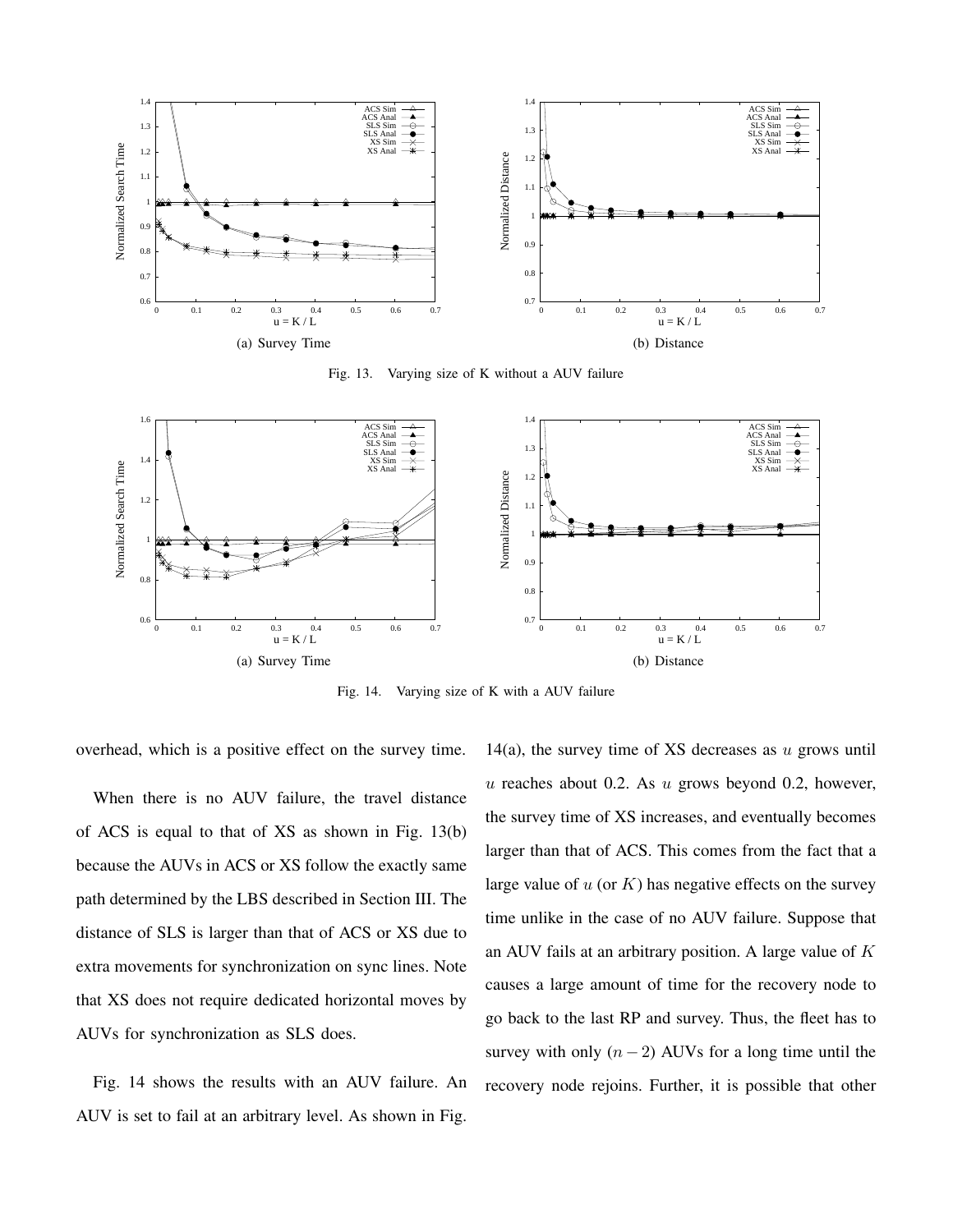AUVs arrive at the end of the survey area before the recovery AUV rejoins. In this case, the survey will not be completed until the recovery AUV arrives at the end of the survey area. Due to both the negative and positive effects of  $K$ , there is an optimal value of  $K$  which results in the minimum survey time.

As shown in Fig. 14(b), SLS has the largest average distance. XS and ACS have almost same travel distance when the value of  $u$  is small. Note that the travel distance of  $XS$  increases as  $u$  grows. The difference between the travel distances of XS and ACS, however, is less than 5% of the travel distance of ACS even in the case of a large value of  $u$ .

### VIII. CONCLUDING REMARKS

The work represents the first attempt to the design and qualitative as well as quantitative analysis of search and survey algorithms using cooperative AUVs with failure tolerance.

In this paper, we have proposed a rendezvous algorithm, X Synchronization, for cooperative search and survey using a fleet of AUVs with limited energy and communication capabilities. XS enables AUVs to survey a large area for time-sensitive applications tolerating AUV failures via mobility-assisted data communication. We have derived appropriate synchronization timeout periods to reduce the number of false alarms by estimating the arrival time of AUVs. A numerical model has also been devised to approximate the survey time and traveling distance of AUVs. Results from simulations and numerical analysis show that XS can outperform two other rendezvous algorithms (ACS and SLS) in terms of the total survey time and the travel distance of AUVs.

### IX. ACKNOWLEDGEMENT

The authors would like to thank Bill Collins of Quester Tangent Corp. for his useful suggestions.

#### **REFERENCES**

- [1] B. Jalving, G. K., H. O. K., and V. K., "A toolbox of aiding techniques for the HUGIN AUV integrated inertial navigation system," in *Oceans*, Piscataway, NJ, 2003.
- [2] J. Heidemann, W. Ye, J. Wills, A. Syed, and Y. Li, "Research challenges and applications for underwater sensor networking," in *Proceedings of the IEEE Wireless Communications and Networking Conference*. Las Vegas, Nevada, USA: IEEE, April 2006, pp. 228–235.
- [3] T. M. Ian F. Akyildiz, D. Pompili, "Underwater acoustic sensor networks: Research challenges," *Ad Hoc Networks (Elsevier)*, vol. 3, pp. 257–279, 2005.
- [4] E. Sozer, M. Stojanovic, and J. Proakis, "Underwater acoustic networks," *IEEE Journal of Oceanic Engineering*, vol. 25, no. 1, pp. 72–83, 2000.
- [5] J. W. Bales and C. Chryssostomidis, "High bandwidth, lowpower,short-range optical communication underwater," in *Proceedings of 9th Internationa Symposium on Unmanned Untethered Submersible Technology*, 1995.
- [6] J. Delaney, A. Chave, G. R. Heath, B. Howe, and P. Beauchamp, "Neptune: real-time, long-term ocean and earth studies at the scale of a tectonic plate," in *OCEANS, MTS/IEEE Conference and Exhibition*, vol. 3, Honolulu, HI, USA, 2001, pp. 1366– 1373.
- [7] R. A. Stephen, "Ocean seismic network seafloor observatories," *Oceanus*, pp. 33–37, March 1998.
- [8] M. Grasmueck, G. P. Eberli, D. A. Viggiano, T. Correa, G. Rathwell, and J. Luo, "Autonomous underwater vehicle (AUV) mapping reveals coral mound distribution, morphology, and oceanography in deep water of the straits of florida," *GEOPHYSICAL RESEARCH LETTERS*, vol. 33, 2006.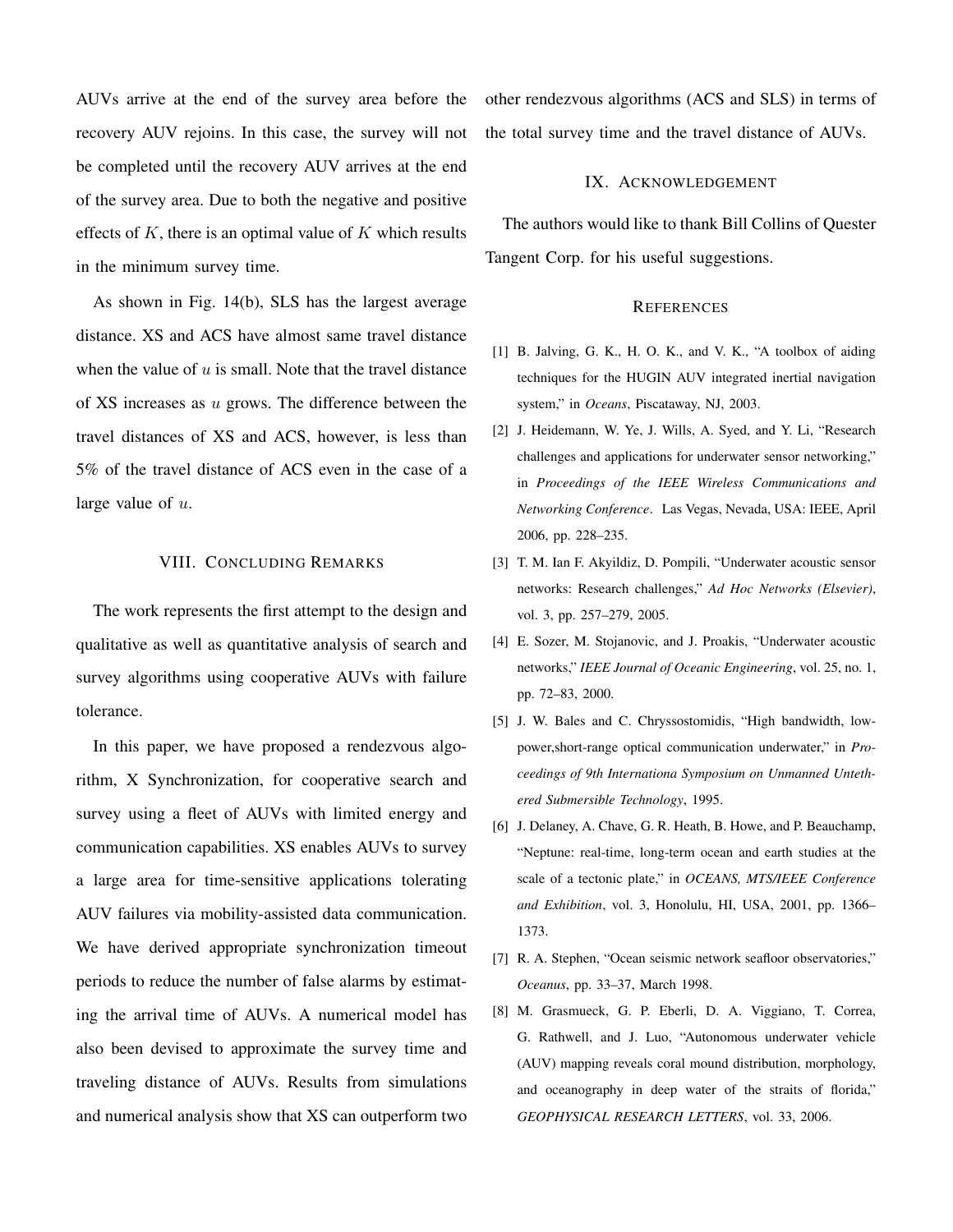- [9] D. R. Yoerger, M.Jakuba, A. M. Bradley, and B. Bingham, "Techniques for deep sea near bottom survey using an autonomous underwater vehicle," *International Journal of Robotics Research archive*, vol. 26, pp. 41,54, October 2007.
- [10] D. Fornari, M. Tivey, H. Schouten, M. Perfit, K. V. Damm, D. Yoerger, A. Bradley, M. Edwards, R. Haymon, T. Shank, D. Scheirer, and P.Johnson, "Submarine lava flow emplacement processes at the east pacific rise 9 50'n: Implications for hydrothermal fluid circulation in the upper ocean crust," *The Thermal Structure of the Ocean Crust and Dynamics of Hydrothermal Circulation*, vol. 148, 2004.
- [11] M.-H. Cormier, W. B. Ryan, A. M. Bradley, D. R. Yoerger, A. Shah, J. Sinton, R. Batiza, and K. Rubin, "Variable extrusive emplacement mechanisms in the axial region of the east pacific rise," *Geology*, vol. 31, no. 7, 2003.
- [12] E. Fiorelli, N. Leonard, P. Bhatta, D. Paley, R. Bachmayer, and D. Fratantoni, "Multi-AUV control and adaptive sampling in Monterey bay," in *Proceedings of IEEE Autonomous Underwater Vehicles: Workshop on Multiple AUV Operations (AUV04)*, June 2004.
- [13] J. Catipovic, D. Brady, and S. Etchemendy, "Development of underwater acoustic modems and networks," *Oceanography*, vol. 6, pp. 112–119, 1993.
- [14] M. Stojanovic, "Recent advances in high-speed underwater acoustic communications," *IEEE Journal of Oceanic Engineering*, vol. 21, pp. 125–136, 1996.
- [15] L. Freitag, M. Stojanovic, M. Grund, and S. Singh, "Acoustic communications for regional undersea observatories," in *Oceanology International*, London, U.K, 2002.
- [16] N. Farr, A. Chave, L. Freitag, J. Preisig, S. White, D. Yoerger, and F. Sonnichsen, "Optical modem technology for seafloor observatories," in *Proceedings of IEEE OCEANS*, September 2006, pp. 1–6.
- [17] J. Joe and S. H. Toh, "Digital underwater communication using electric current method," *OCEANS 2007*, pp. 1–4, 2007.
- [18] G. Wang, G. Cao, and T. L. Porta, "Movement-assisted sensor deployment," in *IEEE INFOCOM Conference Proceedings*, March 2004.
- [19] J. Wu and S. Yang, "Smart: A scan-based movement-assisted

sensor deployment method in wireless sensor networks," in *IEEE INFOCOM Conference Proceedings*, March 2005.

- [20] B. Liu, P. B. O. Dousse, P. Nain, and D. Towsley, "Mobility improves coverage of sensor networks," in *ACM MobiHoc*, 2005.
- [21] A. Khan, C. Qiao, and S. K. Tripathi, "A failure-tolerant mobile traversal scheme based on triangulation coverage," in *Proceedings of International Conference on Heterogeneous Networking for Quality, Reliability, Security and Robustness (Qshine) and ICC 2007*, Vancouver, Canada, August 2007.
- [22] (2005, August) Abe: The autonomous benthic explorer. [Online]. Available: http://www.whoi.edu/sbl/liteSite.do? litesiteid=4050&articleId=6343
- [23] (2005, October) Unmanned aircraft systems roadmap 2005-2030. [Online]. Available: http://www.fas.org/irp/program/collect/ uav\_roadmap2005.pdf
- [24] R. Behringer, W. Travis, R. Daily, D. Bevly, W. Kubinger, and W. H. V. Fehlberg, "Rascal - an autonomous ground vehicle for desert driving in the darpa grand challenge 2005," in *Poceedings of IEEE Intelligent Transportation Systems*, September 2005, pp. 644–649.
- [25] C. W. Reynolds, "Flocks, herds, and schools: a distributed behavioral model," *Computer Graphics*, vol. 21, no. 6, pp. 25– 34, July 1987.
- [26] T. Vicsek, A. Czirok, E. B. Jacob, I. Cohen, and O. Schochet, "Novel type of phase transitions in a system of self-driven particles," *Physical Review Letters*, vol. 75, pp. 1226 – 1229, 1995.
- [27] A. Jadbabaie, J. Lin, and A. S. Morse, "Coordination of groups of mobile autonomous agents using nearest neighbor rules," *IEEE Transactions on Automatic Control*, vol. 48, pp. 988 – 1001, June 2003.
- [28] X. Cui, T. Hardin, R. K. Ragade, , and A. S. Elmaghraby, "A swarm-based fuzzy logic control mobile sensor network for hazardous contaminants localization," in *The IEEE International Conference on Mobile Ad-hoc and Sensor Systems (MASS 2004)*, FortLauderdale, Florida, U.S.
- [29] D. Payton, M. Daily, R. Estowski, M. Howard, and C. Lee, "Pheromone robotics," *Autonomous Robots*, vol. 11, no. 3, pp.